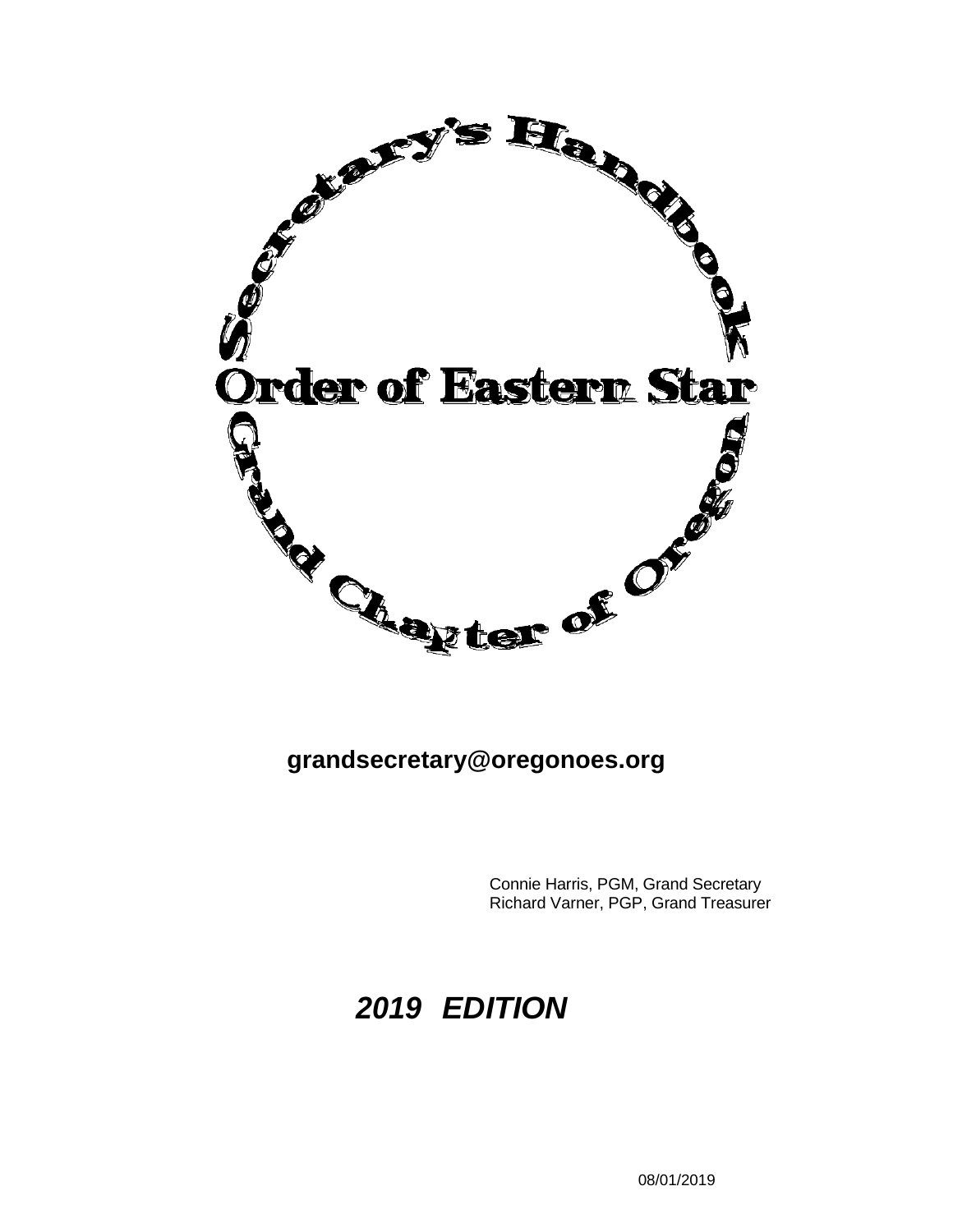08/01/2019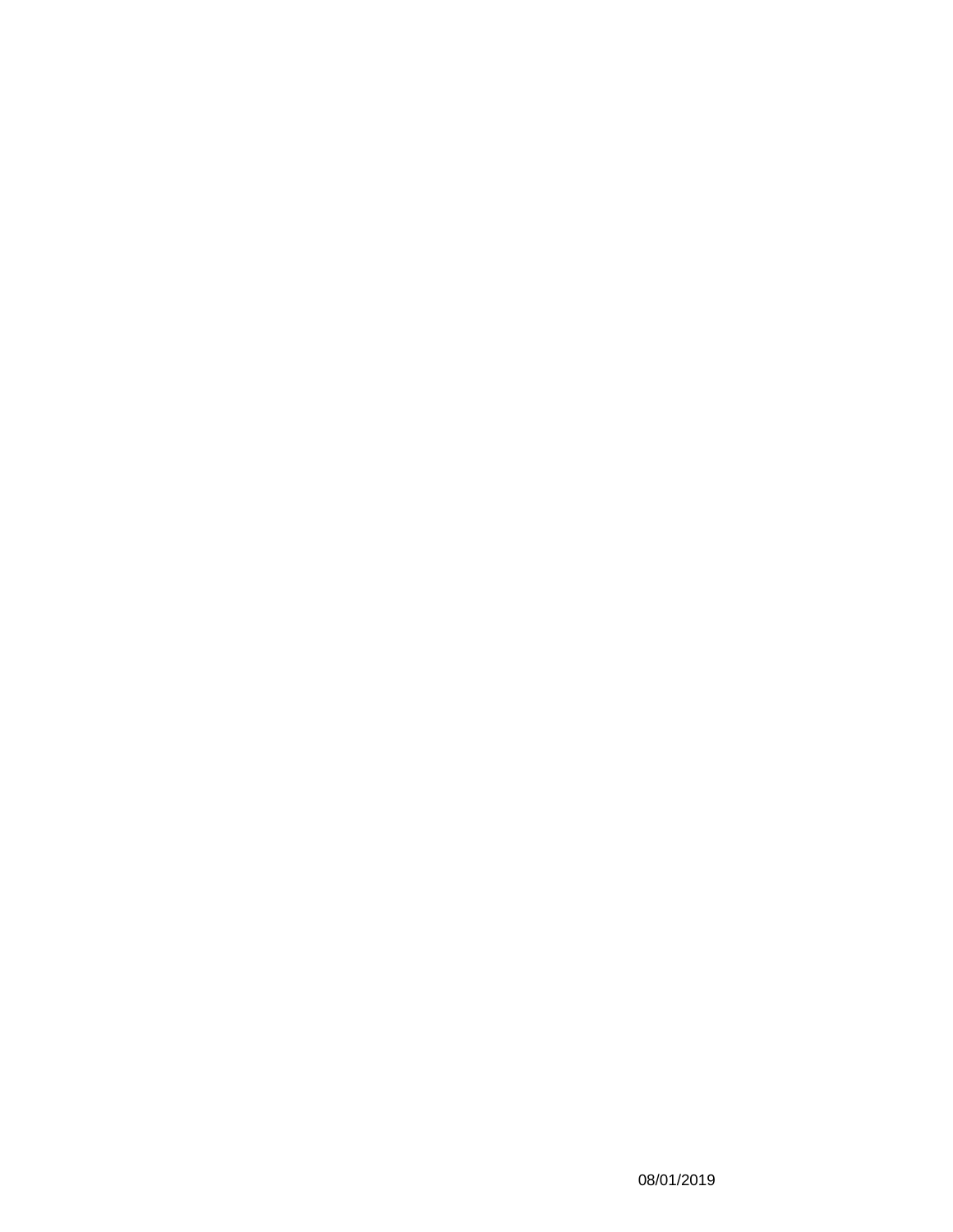## **Secretary's Handbook ORDER OF THE EASTERN STAR**

As the Installing Officer says at your installation, as secretary of a Chapter " yours is a difficult and responsible charge". The work you do helps maintain your Chapter's good standing with the Grand Chapter. By making sure the Grand Chapter's records of your members, and your Chapter activities, are accurate and complete, you help the Grand Chapter of Oregon remain in good standing with the General Grand Chapter. How you do your work for your Chapter, and the quality of the relationships you maintain with your Chapter Worthy Matron, t h e other line officers, and the Chapter Treasurer, will either enhance, or diminish, the ability and commitment of your Chapter to live our Eastern Star Obligation.

The duties of the Secretary are outlined in the following places:

- 1. Ritual 2015 Edition, pages 111 & 112 (installation)
- 2. Ritual 2015 Edition, Page 33 (Opening)
- 3. Constitution & Bylaws 2017 Edition, Sec. 202, par. 5-7
- 4. Constitution & Bylaws 2017 Edition, Sec. 211
- 5. Constitution & Bylaws 2017 Edition, Sec. 250, Article IV, par 5, Article VI, par 6.
- 6. Uniform Workbook instructions

You should have the current edition of each of these books for reference AND BE WELL VERSED IN THE CONTENTS, as well as with the Bylaws of your own subordinate Chapter. If a question arises for which you are unable to find the answer, you may write, call, or email the Grand Secretary or the Worthy Grand Matron for help. However, you should do everything possible to first to locate the answer in one of these references.

The material you will find in this book is to be used as a guide ONLY. The Constitution & Bylaws and Uniform Workbook take precedent to anything in this manual. References to pertinent sections in those documents are made for your convenience.

This material was originally distributed in 1980 and is updated regularly. There have been some changes made over time. Undoubtedly there has been some information that has been left out, or has been included under a different heading than in the past. Suggestions for revisions are always welcome.

This material is arranged in alphabetical order. Under each title, if a reference is indicated, it will be listed as follows:

CONSTITUTION AND BYLAWS (Section and Page Number)

UNIFORM WORKBOOK INSTRUCTIONS (Page Number)

WEBSITE INFORMATION (Page)

GENERAL GRAND CHAPTER "RED BOOK" (GGC)

This manual is dedicated to the wonderful members who serve the Chapters in Oregon as Secretaries and Treasurers.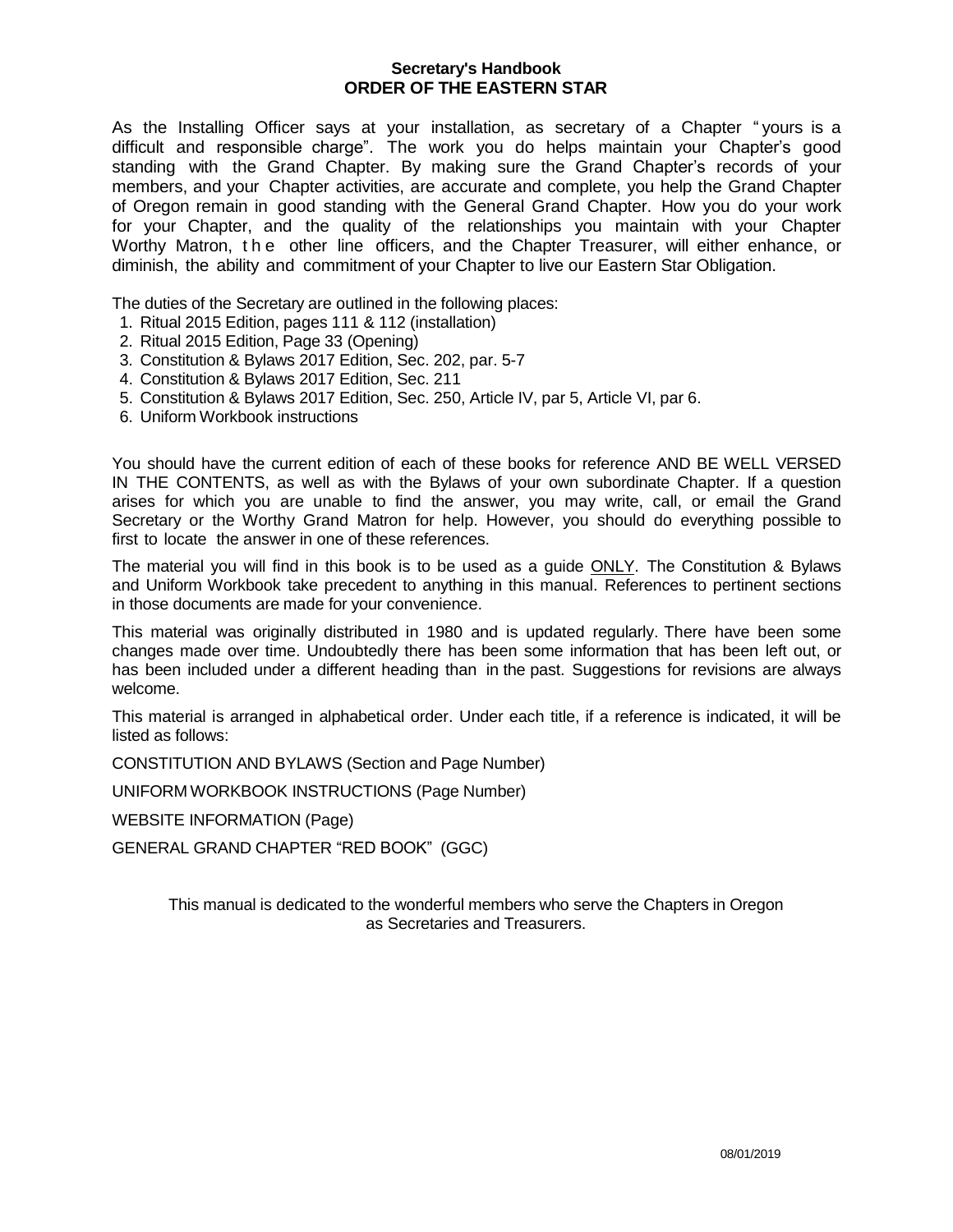## **AFFILIATION**

- A member may belong to multiple chapters at a time. If the member obtains a demit from a chapter and then petitions to become a member in either the same chapter or a different one, and is accepted, then the member has become a member by "Affiliation". If the member maintains membership in one chapter and applies for membership in another chapter, and is accepted, then the member has become a "Plural" Member".
- 1. Petition for Affiliation must be completed with recommendations (Appendix)
- 2. Petition must be accompanied by a fee of \$15.00. (Sec. 220 (2)
- 3. Petition must be accompanied by either: (1) demit; (2) current dues card; or (3) a Certificate of Good Standing. It is understood that the current year's dues card, now in general use, shall be construed as equivalent of a Certificate of Good Standing.
- 4. If a petition is from a BROTHER, he must also present satisfactory evidence that he is in good standing in a Masonic Lodge. [Sec. 214 (4).]
- 5. Petitioner must have visited the Chapter, [Sec. 223 (1).]
- 6. After a rejection, a petition for affiliation may be presented at each subsequent stated meeting of a chapter providing a new petition is presented, as the same petition cannot be used a second time. [Sec 214, (3)]
- 7. Petitioner need not be a resident of this Jurisdiction, [Sec. 214 (4a)]
- 8. If the petitioner is a SISTER, she need not refer to any "then" Masonic relationship. [Sec. 214 (4c**)] HOWEVER:** If the petitioner is from a General Grand Chapter other than our own (New York, New Jersey, Scotland, Australia) you must make sure they have the proper masonic relationship, not just "Sponsored by a Mason". (GGC VI 3 (c))
- 9. **MEMBERSHIP BEGINS UPON BEING VOTED INTO CHAPTER, not when bylaws are signed.** [Sec. 222 (3)]
- 10. All affiliates must sign the Bylaws even though affiliating with the original Chapter.
- *11.* **AFFILIATES PAY THE INTERNATIONAL HEADQUARTERS FUND FEE. [SEC. 220 (4***)], unless they had previously been a member of that chapter AND had paid the IHF at that time.*

## **SECRETARY MUST**

1. Notify Grand Secretary after balloting (a) of a rejection by sending proper form (Appendix)

(b) of election by sending New Membership Report Form (Appendix)

- 2. Notify petitioner of election or rejection (Uniform Workbook Pg. 22) and when to appear to sign the Bylaws.
- 3. Notify the new member of the amount of dues that are payable and the International Eastern Star Headquarters Fund. (See; Constitution and Bylaws, Sec. 220(4).)
- 4. If affiliation is from Current Dues Card, notify the other chapter and request balance of current year's dues and a copy of the demit. (Amount of dues cannot be less than the amount to be remitted to the Grand Secretary with the annual report.

## **AMENDMENTS TO SUBORDINATE CHAPTER BYLAWS (See Sec. 250 Article XII)**

- 1. Presented in writing at a Stated Communication.
- 2. Read with no discussion.
- 3. Placed in the hands of the Secretary
- 4. Lay over until next stated Communication.
- 5. Re-read, discussed, and voted on.
- 6. Passed by 2/3 majority to be adopted.
- 7. Referred to Worthy Grand Matron in TRIPLICATE.
	- a. Use form provided by Grand Chapter, (See Appendix).
		- b. Retype entire Bylaws on form, then make two additional copies , each signed and sealed.
- 8. IF APPROVED by the Worthy Grand Matron, it becomes law. One copy will be returned to your Chapter.
- 9. IF CORRECTION OR DELETION FROM BYLAW is required by the decision of the Jurisprudence Committee, you will be instructed by the Grand Secretary of what to do. [Sec.202 (4)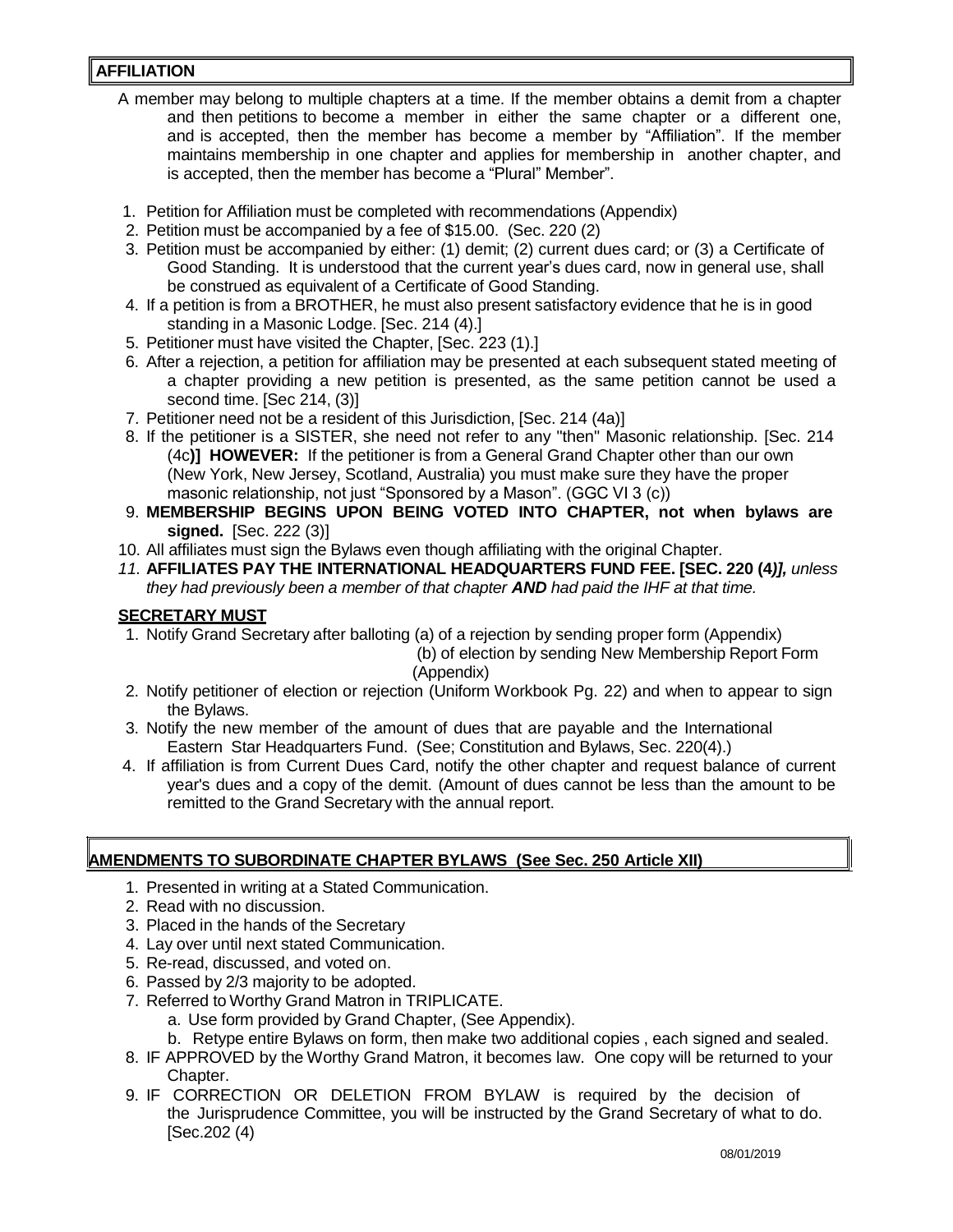- 10. The returned set of Bylaws is to be affixed to the inside cover of the Membership Roll Book.
- 11. The Instructing Officer will check your Bylaws to see if you have done this properly.

If any Bylaw amendment pertaining to Sec. 250 is passed at Grand Chapter, it MUST BE READ by each Chapter at the first meeting in September and the Grand Secretary notified of said reading on the form furnished. [Sec. 202 (5)]

## **AMENDMENTS TO BYLAWS RELATIVE TO GRAND CHAPTER & SUBORDINATE CHAPTERS**

See Sec. 251 on proper way to make these proposed amendments. It must be under the seal of TWO SUBORDINATE CHAPTERS. Proposals in proper form must have been received by the Grand Secretary no later than January 15. See Appendix for formats to propose amendments.

**ANNIVERSARY DATE** is the Date of Institution of the Chapter

## **ANNUAL DUES (See Dues)**

## **ANNUAL REPORT**

Each year the Grand Secretary will furnish two blank forms on which you must prepare the annual report.

- 1. You will have been supplied with an alphabetical Roster of your members with addresses, telephone numbers where available, and Life Membership status. The accuracy of this Membership Roster depends on the accuracy of the monthly "Change Reports" sent by you to the Grand Chapter Office. Please use this roster in preparing your Annual Report.
- 2. Make corrections, additions and deletions on this list. **Use contrasting ink** and include dates and type of action. (i.e. demit, SNPD (suspended for Non-payment of dues), death, presumed dead)
- 3. Return this roster to the Grand Secretary along with one completed Annual Report form.
- 4. Fill out the forms very legibly, carefully listing all initiations, affiliations, deaths, presumed deaths, suspensions, and changes in name. Please use the members' full proper names.
- 5. Be sure to sign, date and put the seal of the Chapter in the proper place.
- 6. The last page recapitulates the figures and must be filled out.
- 7. Figure the amount of money due based on the total membership, less those remitted. Members include regular, life and 50-year members. Dues are remitted only for those reported by the relief committee as "needy". Per Capita, including Blanket Liability Insurance Coverage and Special Assessments approved by Grand Chapter are to be paid on all members including those members whose dues have been remitted, with the exception of those **remitted and in a care facility**. [Section 202 (7- 9)]
- 8. DO NOT SEND THE ANNUAL REPORT IN FINAL FORM BEFORE DECEMBER 31st.
- 9. Annual Reports must be sent to the Grand Secretary by **FEBRUARY 1ST**. [Sec. 202 (6).]
- 10. Failure to complete and send Annual Report by February 1st will result in a \$25.00. [Sec. 211 (3).]
- 11. PAYMENT MUST BE INCLUDED WITH THE ANNUAL REPORT; check made out to the GRAND CHAPTER OF OREGON, O.E.S., and **not** combined with any other monies. The annual report is not complete until the form and check are received and accepted by the Grand Secretary.
- 12. A new computer membership listing will be sent to each Chapter for use in the new year. It would be a good idea to make a copy of your list before sending it in, as there will be a time lapse before the new one is sent to you.
- 13. The Recapitulation of the Annual Report shall be read in Chapter at next stated meeting after submission and the Recapitulation figures recorded in the Chapter Minutes.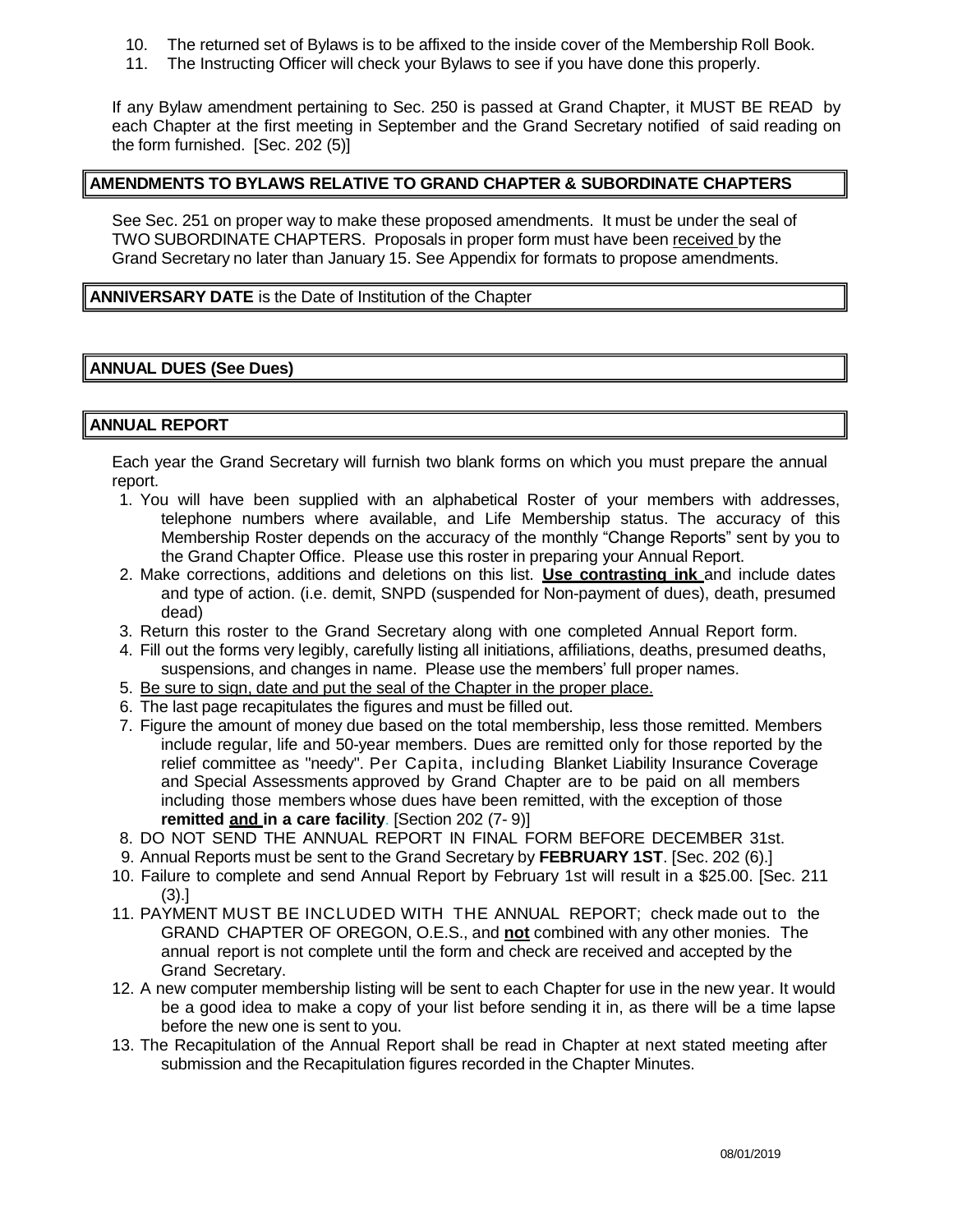## **APPLICATIONS AND PETITIONS**

Various Applications are available including as follows:

| (Forms from Scholarship Chairman or on the Website) |
|-----------------------------------------------------|
|                                                     |
|                                                     |
|                                                     |

## **AUDITING PROCEDURE for Examination by the Finance or Audit Committee**

Each year the books of the Secretary and Treasurer will be examined by either the Finance Committee, or, if your Chapter has one, by an Auditing Committee. A detailed report of the financial condition of the Chapter is to be given at the FIRST STATED COMMUNICATION IN SEPTEMBER. [Sec. 250, Art. VII (2-b).] (2018) *Written copies, signed by all three members of the Audit committee should be posted in the Minutes Book as well as kept in the Secretary's and Treasurer's books.*

You should have your books (minute book, cash book, vouchers, warrant stubs, etc.) in order and available in time for them to complete their duty.

An example two-part Audit form can be found in the Appendix. A simple reconciliation of bank accounts and books (part one) will not meet IRS requirements.

Secretary and Treasurer should not serve on the Audit or Finance Committee as that would compromise the "checks and balances" of the chapter's financial processes.

## **BALLOTING**

- 1. Must have less than 3 black cubes to secure election. (Landmark #7, Ritual Page 163).
- 2. All members present must vote, although the Sentinel may decline. [Sec. 216 (1)]
- 3. Ballot box must have 6 black cubes. [UWB, pg. 22]
- 4. Balloting must be immediately after reading of the report of the Investigating Committee and NOT POSTPONED OR DELAYED.
- 5. A Brother (WP. or acting WP.) must be in the East. (UWB pg. 21)

#### SECRETARY **MUST**

- 1. Send in **New Membership Report Form** and **IHF Fee** to the Grand Secretary after balloting on petitioners for affiliation or dual membership, and after initiation for degrees,
- 2. Notify each petitioner of the results of their ballot (UWB pg. 26) (Appendix).

#### **BUDGET COMMITTEE**

If you have a Budget Committee, you should have information readily available for them to function properly as per your Bylaws. The Annual Per Capita amount for the coming year is sent to each Chapter as soon after Grand Chapter as possible. An example of the division of receipts (income) and disbursements (expenses) is shown in the Appendix.

## **BYLAWS OF SUBORDINATE CHAPTER**

A signed and sealed set of Chapter Bylaws is to be stored on the inside cover of the Roll Book. It MAY BE PLACED IN A MANILA ENVELOPE which is securely fastened to the inside cover of the Roll Book. Outdated Bylaws may be removed and filed for historical purposes - or discarded if so desired by the Chapter.

It is in this book that the new members sign the Bylaws. It is called the Membership Roll Book.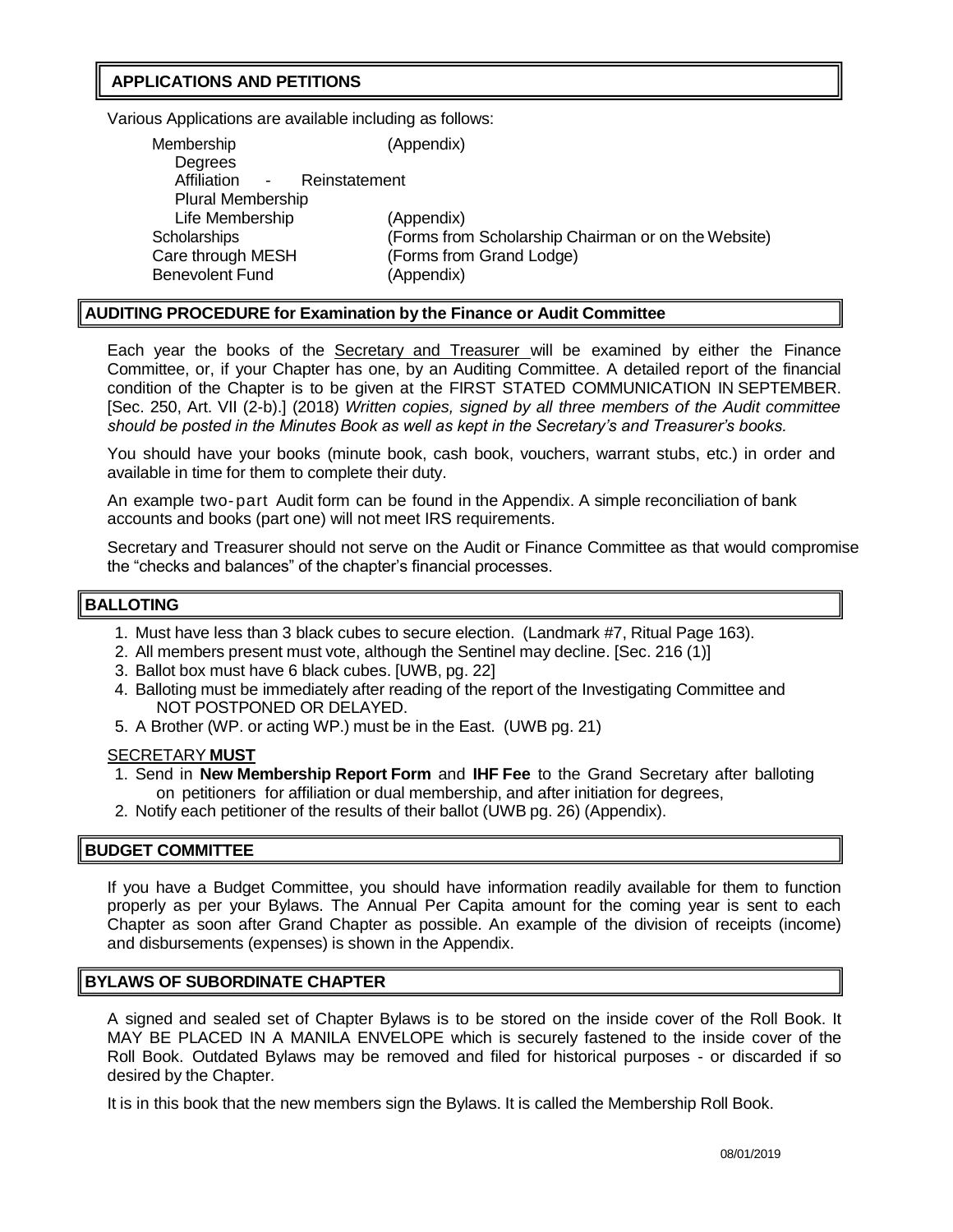The Instructing Officer will inspect the book when she comes for School of Instruction to see that the Bylaws are properly attached and are current.

Each Line Officer in the Chapter is to have a current copy of the Chapter Bylaws.

Updating Chapter Bylaws is necessary from time to time. The Grand Secretary can furnish you with a copy of the basic Chapter Bylaws in computer format so that changes and updates can be accomplished easily. The most current generic format is in the Appendix and on the Oregon OES Website. See UPDATING BYLAWS.

#### **CASH BOOKS/Financial Records**

The Secretary and Treasurer should each have a financial record keeping system, either in a hard copy "Cash Book", or on computer. The Secretary must record the receipts, disbursements, and item descriptions including the warrant numbers. The Treasurer should record the receipts, and in separate columns, the warrant numbers and check numbers for each specific disbursement. (for example, ESTARL, secretary supplies etc.) If the Secretary and/or Treasurer keep their records on computer, they must print out a hard copy on a monthly basis and these copies must be kept in a binder or pasted into a bound book. These records will be examined by the Instructing Officer as well as by the Finance and/or Audit Committee. Your records are invaluable to the Budget Committee and the Chapter line officers for future planning and for completing annual tax returns.

#### **CERTIFICATE OF MEMBERSHIP STANDING**

(Same as Letter of Good Standing, or Statement of Membership Record). A letter under the seal of the Chapter, or of Blue Lodge stating that a member is clear on the books and in good standing with that Chapter or Lodge. (Appendix)

#### **CHARITABLE CONTRIBUTIONS**

Each Chapter should try to contribute to the various funds each year, BUT ONLY TO THOSE which have Grand Chapter approval. With the exception of ESTARL, Benevolent Fraternal Assistance Fund, and our Scholarship Funds, all of which are per the Bylaws, approval is made each year by resolution or at the discretion of the Worthy Grand Matron. Some of these are:

General Grand Chapter Projects Home Endowment and OutReach Cancer Research Heart Fund Shrine Patient Transportation Fund

FRATERNAL ACTIVITIES IN THE HOME: (FAITH) General (Special Activities and Birthdays are combined) Christmas Gifts

YOUTH ORGANIZATIONS Oregon DeMolay Job's Daughters

Rainbow for Girls

There may be additions or deletions. Be sure you send contributions ONLY FOR THOSE APPROVED BY GRAND CHAPTER, [Sec. 203 (12-13).] The Grand Secretary keeps a list of approved projects. The required Remit forms are provided annually by the Grand Chapter Office, and all contributions should be sent directly to the Grand Chapter Office.

A Chapter Secretary or Treasurer is to send a MEMORIAL or FRIENDSHIP GIFT card to the recipient of the gift or memorial. These cards may be obtained from the Grand Chapter Office.

The Grand Chapter of Oregon may, in some circumstances, be considered as a tax-deductible organization; however, contributions to the General Fund should not be claimed as a tax deduction.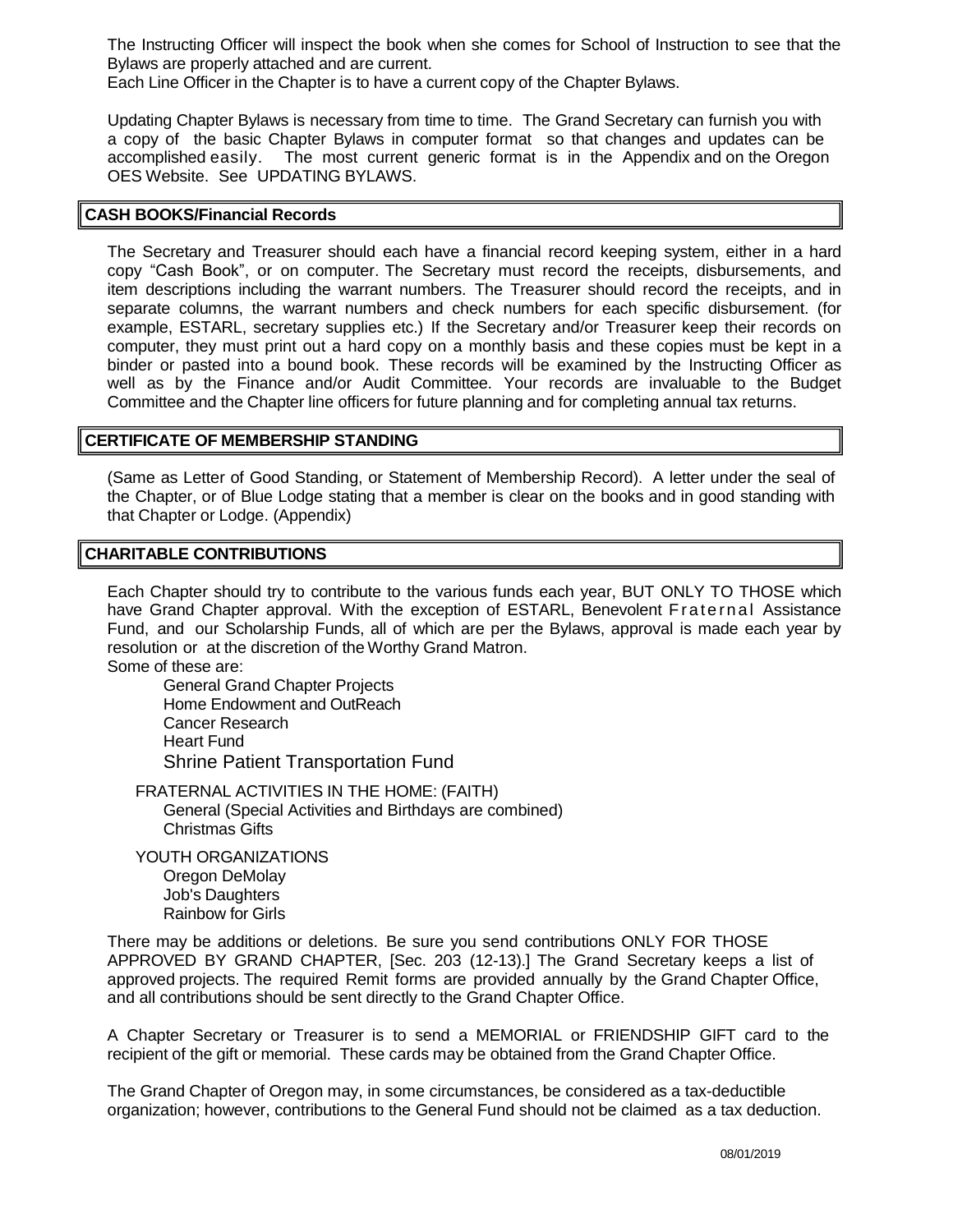#### **CHANGE REPORT - MONTHLY**

Chapter Secretaries are to report to the Grand Secretary at least monthly all changes in their membership including, deaths, demits, new members (initiation, affiliation), reinstatements, address changes, name changes. There is a form which can be used in the Appendix, or send information by email.

## **CHARTER**

Each Chapter must have a Charter (or Dispensation) in the room whenever the Chapter is open and at work. [Sec. 201 (1)] This includes installations if held at a location other than the Chapter Room.

A copy of the Charter is permitted to be used in place of the Charter if the original is stored for safekeeping (or other reason).

#### **COIN DRILL- Paper Drive**

Monies received in the Coin Drill (birthday march, etc.) should be counted by the Secretary, then given to the Treasurer (taking her receipt therefor).

#### **COMMITTEES** (Look up under individual heading)

Chapter Standing Committees: Finance, Relief, Instruction; Budget, Auditing (if called for in your Bylaws,) and Proficiency. Many Chapters combine the Instruction and Proficiency committees.

#### **CONSOLIDATION OF CHAPTERS** (See Section 226, Constitution and Bylaws) Appendix

The Grand Chapter Office has the official Checklist and Instructions. The Facilitating Past Grand Officer will have all the pertinent documents needed to make this process as smooth as possible. Copies of the checklist and instructions are available upon request. The Grand Chapter also has available copies of several Consolidation Ceremonies which may be used by the chapters after completion of the consolidation process.

## **CORRESPONDENCE RECEIVED**

Secretary must notify the Worthy Matron of all correspondence and other business to be introduced prior to the meeting. (Sec. 211)

Correspondence should be kept on file for that Chapter year. If the Worthy Matron would like the invitations after they have been recorded in the minutes, you may give them to her. Correspondence of a permanent nature should be filed and kept. At the end of the Chapter year, all other correspondence may be given to the Worthy Matron or it can be discarded. See Retention of Records.

- **CORRESPONDENCE READ IN CHAPTER** Sect. 211 (1) and UWB, Pg. 28. Should be read in the following order:
- 1. Letters from the WGM and WGP must be read first (UWB, Pg. 34) and must be read at the first meeting after receipt.
- 2. Letters from the MWGM
- 3. Other communications, giving the name of the sender first
- 4. Invitations in the order of date of event; just the facts. Many secretaries print copies of "events lists" with the pertinent details and have available each meeting.
- 5. Thank You notes
- 6. Correspondence from non-members (if pertinent)
- 7. Demit requests

All official communications from the Worthy Grand Matron are to be read in their entirety in open Chapter at the first meeting following receipt with exception of matters that can be held over until the next meeting. Official visit letters mailed to the Secretary from the Instructing Officer or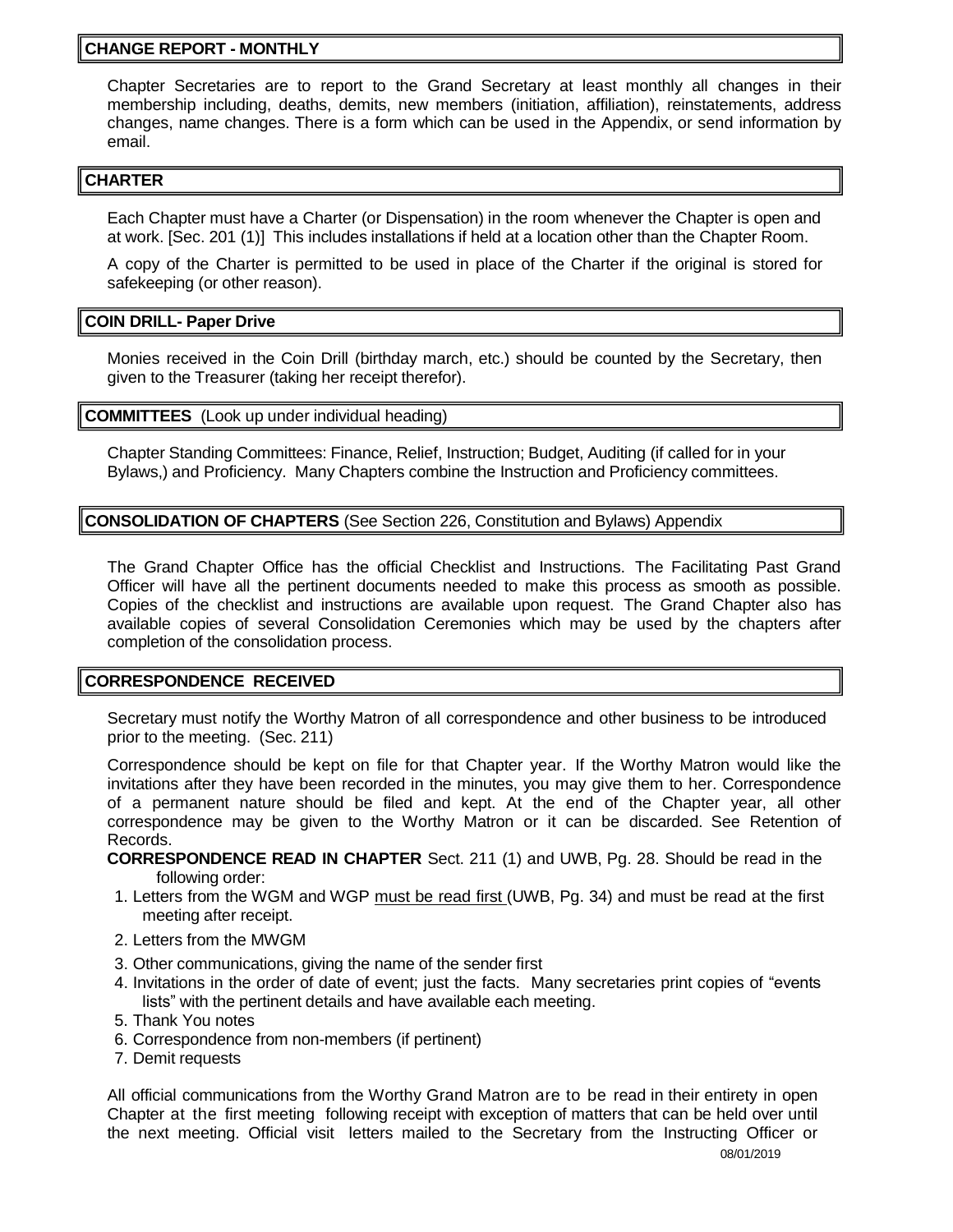Committee Members MUST BE ANSWERED PROMPTLY. THEY DO NOT REQUIRE VOTE OF CHAPTER. Consult your Worthy Matron and forward HER reply immediately so that you do not delay the completion of the schedules.

PROPOSED LEGISLATION may be presented to the Chapter in any manner AS DIRECTED BY THE WORTHY MATRON [Sec. 211 (1)]

#### **CORRESPONDENCE SENT**

Correspondence should not be written except as directed by the Worthy Matron and/or vote of the Chapter. It should always be sent over the Seal of the Chapter or as otherwise provided in the Bylaws.

#### **CONSTITUTION AND BYLAWS**

You should always have a current edition of the Constitution and Bylaws. Every year following Grand Chapter the Grand Secretary will either forward pages to you to insert into your copy of the Constitution and Bylaws containing the amendments or if new pages are not printed, you will be notified of what corrections to make in your copy. A complete new edition of the CBL in both print and on disk, is available from the Grand Chapter office and on the Website shortly after the Grand Chapter Session.

#### **CREDENTIALS**

All members in good standing in the Grand Chapter of Oregon have a vote at Grand Chapter. [Sec.103, (1)] It is important to understand that the good standing of a member depends not only on the member, but also on their Chapter(s) being in good standing. This means that all debts and outstanding invoices owed to the Grand Chapter should be cleared before the start of the Grand Chapter Session. [Sec. 202 (7)]

#### **DATES TO REMEMBER**

- 1. Chapter Installation following Grand Chapter and no later than July 31.
- 2. Within FIVE DAYS of Chapter installation: send Certificate to Grand Secretary which you received prior to the installation. (Appendix).
- 3. First meeting AFTER GRAND CHAPTER: Grand Chapter Reports are to be given.
- 4. First meeting IN SEPTEMBER: Report of the Audit Committee, [Sec. 250 VII-2 (b)] regarding the Audit/Financial Review of the Chapter books.
- 5. After July 1 and before November 15, file your Chapter's 990NE-Card or 990EZ Return.
- 6. First meeting in SEPTEMBER: ADOPT any Bylaws necessary [Sec.202(5)].
- 7. First meeting in NOVEMBER: Worthy Matron instructs Secretary to send out delinquent notices. [Sec. 122(4)]
- 8. STATEMENT OF DUES: should be sent about this time (November), but may be sent at any time after receipt from the Grand Secretary. (Appendix).
- 9. ANNUAL REPORT: following December 31st with Home Tax, Per Capita Tax, Insurance, and assessment in one check. (See "Annual Report"), **due by February 1**.
- 10. Read RECAPITULATION during the first meeting following submission of Annual Report and report the figures in the Minutes of that meeting.
- 11. First meeting JANUARY: Read list of those suspended. [Sec. 221(6)]
- 12. **NO LATER THAN first meeting in MARCH**: Report by the Worthy Patron on the Masonic Standing of all Brothers, [Sec. 210 (3)]
- 13. First meeting in MAY: Election of Officers [Sec. 205 (1)]
- 14. OPEN INSTALLATION: A vote of the Chapter to hold an Open Installation must be held at a meeting previous to Installation. (Ritual, page 96)
- 15. Immediately following Election of Officers send DIRECTORY INFORMATION to Grand Secretary on form furnished, (Appendix).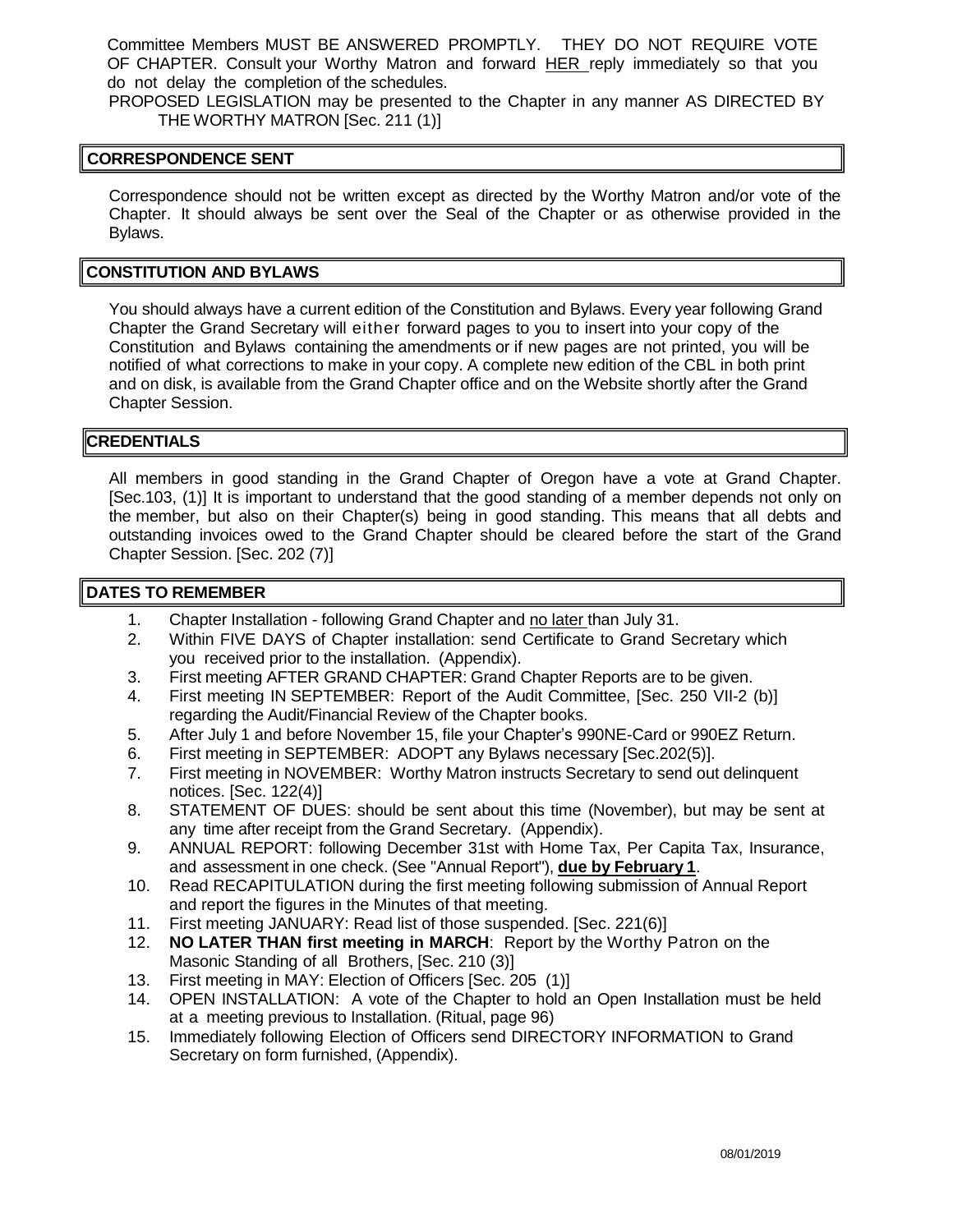## **DEATH OF A MEMBER** (See Draping of the Altar, Funerals and your own Bylaws.)

Notify the Grand Chapter Office of the full date of death of a member as soon as possible.

**DEGREES** (See Initiation).

#### **DELINQUENT DUES** (See Notices and Remit Dues)

All dues are delinquent after the first meeting in February, [Sec. 221 (4)].

#### **DEMIT**

A Demit is a certificate issued by the Chapter upon written request of a member. The request is read at a Stated Meeting during Correspondence, and if the applicant is in good standing, under New Business the Worthy Matron will direct the Secretary to issue the demit immediately, [Sec. 222 (1)] Appendix.

A member is in good standing (and clear on the books) when her/his dues have been paid for the year in which the demit is granted. [Sec. 222 (1).] They should not owe any money to the Chapter.

A member whose dues are paid to December 31, and who applies for a demit at the first regular meeting in January following shall be deemed to be clear on the books and entitled to demit. [Sec. 222 (1a)]

A demit severs membership from the chapter upon issuance and the recipient only becomes a member of a chapter again by clear ballot upon a petition for affiliation. [Sec. 222 (1)]

A demit less than one year old may be used for visiting Chapters, [Sec. 224 (1)]. During this one year, the holder is known as a non-affiliated member. [Sec. 223 (1)]

If a demit is more than one year old, a **Visiting Permit** must be obtained from the Worthy Grand Matron through the Grand Chapter Office. [Sec 224(1c)]

A duplicate demit may be obtained from a Chapter upon proof of the loss or destruction of the original. [Sec. 222, 1(b).] If the demit was from a since-consolidated chapter, apply to the Accepting Chapter. If from a Defunct Chapter, apply to the Grand Secretary.

THE SECRETARY MUST immediately upon receipt of a report that a member who affiliated on a Current Dues Card and has been elected to membership, FORWARD A DEMIT to the Chapter having elected her or him as well as the balance of the year's dues and the per capita, assessments. [Sec. 222 (2b, 3)]

NOTICE OF A DEMIT should be forwarded to the Grand Chapter Office as soon as possible.

A Life Member has until 90 days after expiration of a Demit to authorize transfer of Life Membership Funds.

If a member obtains a Demit from a Chapter, and was a member of other Chapters, the Grand Secretary will notify the other Chapter(s), and indicate which has become the new Primary Chapter. [Sec. 213-A (4, 5)] \*\*\*

#### **DIRECTORY**

This booklet is printed annually. It includes names and addresses of all Grand Officers, Living Past Grand Matrons and Past Grand Patrons, Grand Committee Chairmen, Grand Representatives, and the elected officers of each subordinate Chapter.

You can also find dates of meetings, receptions, friendship nights and group meetings along with other pertinent information.

These directories are pre-ordered from the Grand Chapter Office by a Chapter Secretary. The price will vary depending upon printing costs.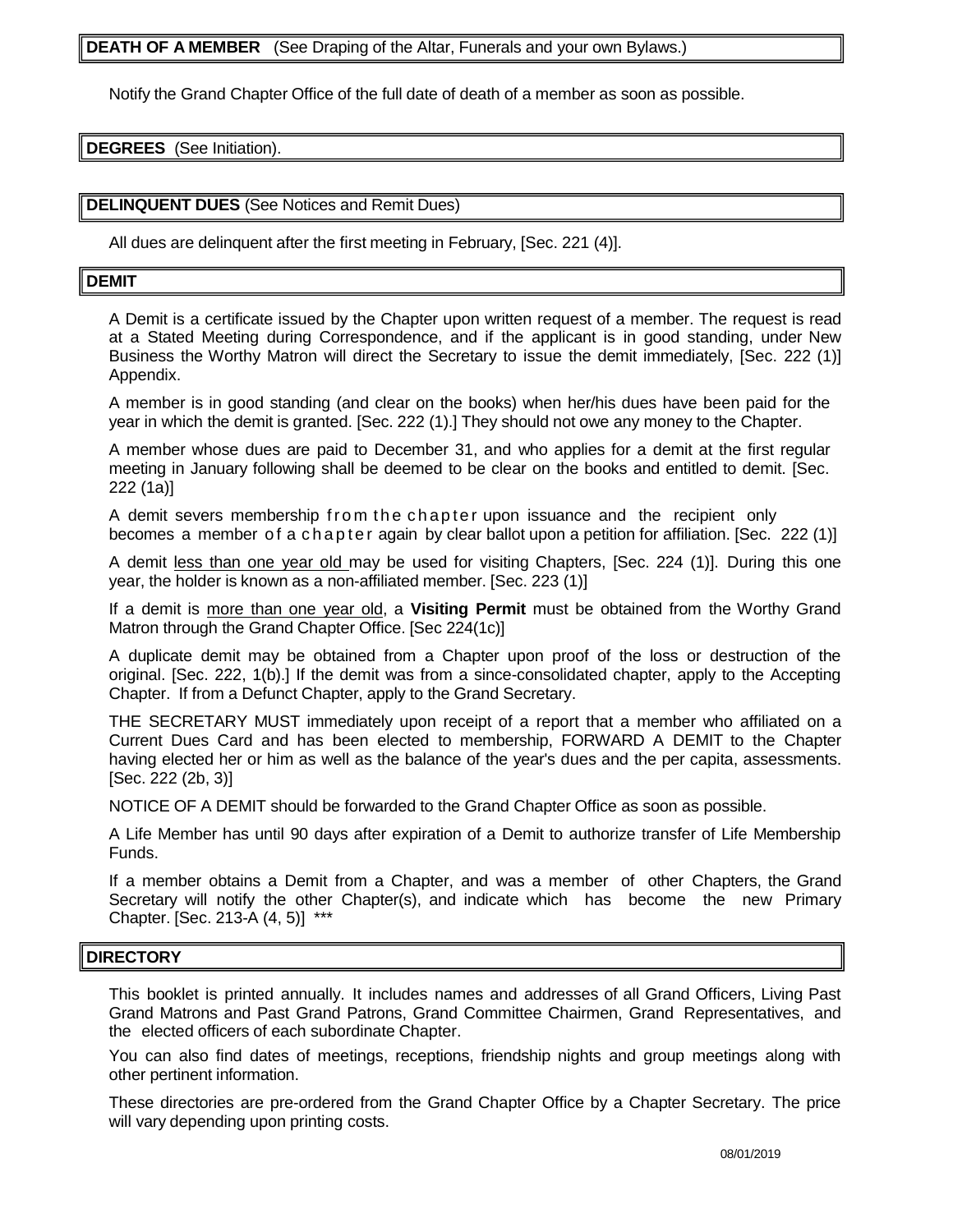Each year the Secretary must send the completed Chapter Directory Information form to the Grand Secretary immediately following Election. It is very important that you check with each member as to their correct address, phone number, and provide an email address for at least the Secretary or Worthy Matron. Do not assume that the information is the same as it was in last year's directory.

The Grand Secretary will send the Directory Information form to each Chapter Secretary before election. You may also check the Grand Chapter Website for a copy of the Directory Information Form which can be completed on the computer or use the blank form included with this Handbook. (Appendix).

**DISPENSATION (** See Special Dispensation Form in Appendix and Sec. 203 & 225).

Special Dispensations may only be applied for following a vote of the Chapter except in case of an emergency. A Dispensation **is required** for the following:

- 1. To complete an election following the regular May election but before Installation.
- 2. To elect any of the top four officers at any time other than the regular May election
- 3. Installation of any of the top four elected officers "out of time" (after July 31).
- 4. To move a Chapter Charter for a meeting, or for a permanent change of meeting place because of an emergency situation which prevents obedience to the procedure outlined in Section 203 (2) .
- 5. Formation of a new Chapter.
- 6. Hold a "Make-Up Meeting" ( See **Make-Up Meeting**)

Special Dispensation **is not required** for the following:

- 1. Special meeting called for the sole purpose of Initiation, unless the Charter is moved.
- 2. Special meeting called for the purpose of School of Instruction upon request of the Instructing Officer.
- 3. Special meeting called for visitation of the Worthy Grand Matron.
- 4. Single Open meeting where larger quarters are needed for receptions or anniversary observances or joint installations.
- 5. Installation of any officer, elected or appointed, other than one of the top four elected officers, "out of time." Section 206 ( 2)

**DRAPING THE ALTAR** See Pg. 38-40 UWB.

Draping the Altar, a regular order of business, must be done at each meeting, **UNLESS** your Bylaws state differently.

SECRETARY should keep a list of all notices of Past Grand Matron and Past Grand Patron and GGC deaths received from Grand Chapter, as well as a list of your own Chapter deaths for the Worthy Matron to use if Draping the Altar is only done annually in your Chapter.

#### **DUES** (See Dues Cards, statements and Per Capita Tax).

Amount of dues are set by individual Chapter Bylaws, but in no case, may be less than the amount that is to be sent annually to Grand Chapter. [Sec. 221 (1), Sec. 202 (7, 8 & 9)]. Current amount of the per capita tax and assessments is provided by the Grand Secretary annually.

Dues for NEW MEMBERS are pro-rated but in no case may be less than the amount to be sent to Grand Chapter. [Sec. 221(2), (Sec. 202 (7,8 & 9) ]

Dues may be remitted, but this does not relieve the Chapter from paying the Per-Capita, Home tax, Insurance, and any Grand Chapter assessments to Grand Chapter, except when a member is "confined" in a care institution. See Section on REMIT DUES.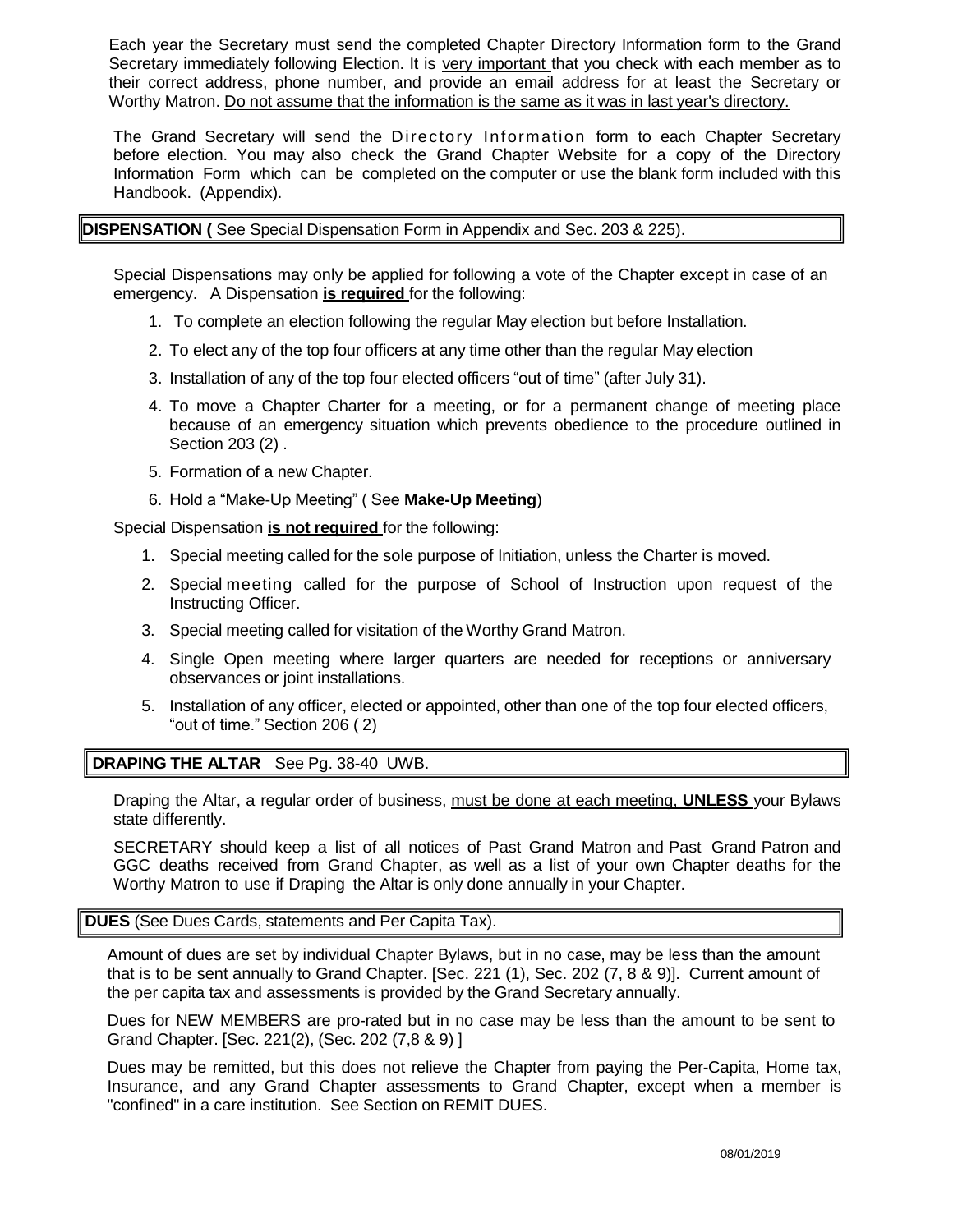## **DUES CARDS**

Dues Cards are ordered from General Grand Chapter by the Grand Secretary. Each Secretary is sent an order form to be sent to the Grand Secretary. (Appendix ). The Dues Cards are in sheets of 8 cards. If the order is not received by the date set by the Grand Secretary, the order will be figured on your previous year's membership. Your timely return of this order form is important.

A current receipt for dues must be in possession of everyone in a Chapter meeting. Or, the member must present a demit less than a year old or a Visiting Permit. EXCEPTIONS: a Secretary can vouch for a member of her own Chapter who does not have a receipt; the WGM or WGP may vouch for the Grand Officers participating in a Grand Initiation.

Dues cards are to be automatically sent to all Life Members.

Dues cards must be signed by the Secretary and imprinted with the seal of the Chapter. Dues

cards must be signed by the member to be valid.

CURRENT DUES CARD MAY NOW BE USED as proof of good standing.

Duplicate Dues Cards may be provided by the Chapter Secretary at no cost, or for a fee set by Chapter Standing Rules.

#### **ELECTION OF OFFICERS** (Sec. 205).

- 1. Every Chapter shall fill elected offices by separate ballot (except when there is only one candidate for an office, then the vote may be with the voting sign of the Order) [Sec. 205 (1)]
- 2. Must be held the first meeting in May. [Sec. 205 (1).]
- 3. Requires a majority of votes cast for election. Blanks are not counted as votes. [Sec. 205 (2)]
- 4. Secretary should have sufficient pencils and papers for election.
- 5. Presiding Officer should have voting members counted so that you will know the maximum votes that can be cast. Sufficient tellers should be appointed by the Worthy Matron. [Sec. 250, Article V (2)]
- 6. Votes counted by the tellers and the result declared by the Worthy Matron or by her order. [Sec. 250, Article V (2).]
- 7. Plural members may hold an elective office in their Chapters at the same time.

ELECTION OTHER THAN ABOVE must have a dispensation by the WGM, [Sec. 205 (4)]. A SPECIAL ELECTION for any of the first four offices, WM, WP, AM, AP requires a SPECIAL DISPENSATION, AND A WRITTEN NOTICE TO ALL RESIDENT MEMBERS. A SPECIAL ELECTION for any of the other officers (no special dispensation needed) requires a written notice to

all resident members, [Sec. 205 (7) and (8)]. See Special Election.

#### **SEE ELECTION PROCEDURE** - UWB 5-32.

SECRETARY is to send a list of the elected officers, addresses and phone numbers along with dates for receptions and friendship nights to the Grand Secretary immediately after election for the annual DIRECTORY (Appendix) Special attention should be made to changes in addresses, phone numbers, and email addresses. A special effort should be made to be sure the correct information is sent to the Grand Secretary and the information is legible.

#### **ELIGIBILITY FOR MEMBERSHIP BY INITIATION** (Sec. 213) (Ritual) & WAIVER OF JURISDICTION

1. Must be wife, daughter, legally adopted daughter, mother, widow, sister, half-sister, granddaughter, step-mother, step-daughter, step-sister, daughter-in-law, grandmother, greatgranddaughter, niece, great niece, mother-in-law, sister–in-law, a u n t , and female first and second cousins of an affiliated Master Mason in good standing, or if deceased was in good standing at the time of his death, who has attained at least eighteen years of age. [Sec 213  $(1-b)$ ; as well to members – either active for  $(3)$  years or majority – of The International Order of the Rainbow for Girls or The International Order of Job's Daughter, each of whom has attained age of (18) eighteen years , be or a Master Mason in Good Standing, [Sec 213 (1a)]. The General Grand Chapter periodically modifies the eligibility list, and posts the most recent listing on the GGC website.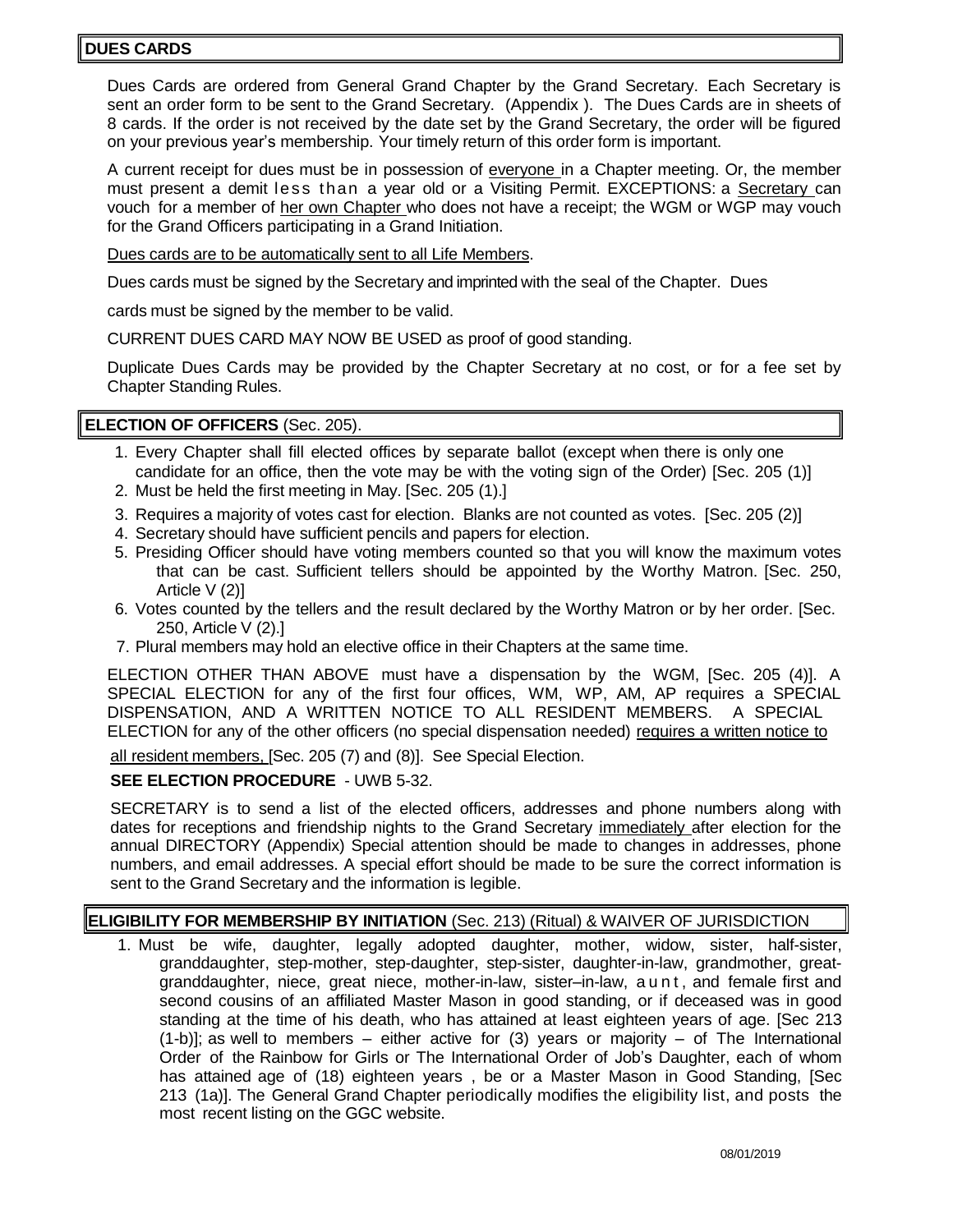- 2. Must be able to give satisfactory explanation of signs and passes, (Sec. 213 (2).
- 3. Must have resided in Oregon for 6 months immediately preceding petitioning, with some exceptions. Sec. 213 (3)
- 4. A rejected petitioner for the degrees must wait two months after rejection before submitting another petition to that or any Chapter. A second petition must be filled out and presented in regular form. (GGC Rules and Regulations, Section 22)
- 5. A person shall become a member of a Chapter of the Order of the Eastern Star by:
	- (a) Receiving the degrees
	- (b) Being elected by affiliation

#### **ELIGIBILITY FOR MEMBERSHIP BY AFFILIATION** (See Affiliation).

## **ELIGIBILITY FOR SCHOLARSHIPS**

Information about each scholarship program and application forms are available on the Oregon OES Website. Descriptions of basic qualifications are in the Directory.

ESTARL: See Section 122-A, and write to Chairman of the Awards Committee.

DOROTHY M. DEWING EASTERN STAR SCHOLARSHIP ENDOWMENT AWARDS: See Sec. 132-A, and write to the Chairman of the Awards Committee.

LESLIE S. PARKER MEMORIAL SCHOLARSHIP: See Sec. 135, and write to the Chairman of the Awards Committee.

#### **EXEMPLIFICATION OF DEGREES**

Exemplification of Degrees means the **complete Initiation per Ritual** including Signet. **There is no Short Form for Exemplification of Degrees.**

#### **EXPULSIONS**

See Sec. 134 PENAL CODE.

Should you have any expulsions, the Grand Secretary **MUST** be notified at once on the proper form, (Appendix).

| <b>FEES</b> (Sec. 220)                          | 2017    |
|-------------------------------------------------|---------|
| 1. Initiation - not less than                   | \$10.00 |
|                                                 | 15.00   |
| 3. Plural Membership                            | 15.00   |
| 4. Reinstatement after 2 year                   | 15.00   |
| 5. International Eastern Star Headquarters Fund | 5.00    |
|                                                 |         |

## **FIFTY YEAR MEMBERS**

When you think a member is eligible for a 50-year pin be sure to check all records to see if the member did at any time sever membership by demit or have a lapse of time due to suspension for non-payment of dues. Membership need not be consecutive, but must be the full number of years of membership after deducting any time lost. The Grand Secretary can verify records for you. 50 year pins and Certificates are available for purchase at the Grand Chapter Office. Eligible for Grand Honors **only** at time of presentation **and only** if the member is first presented behind the Altar and then brought through the Labyrinth to the East.

Each Chapter should offer assistance to 50-year members to attend Grand Chapter for that period of time when they are honored.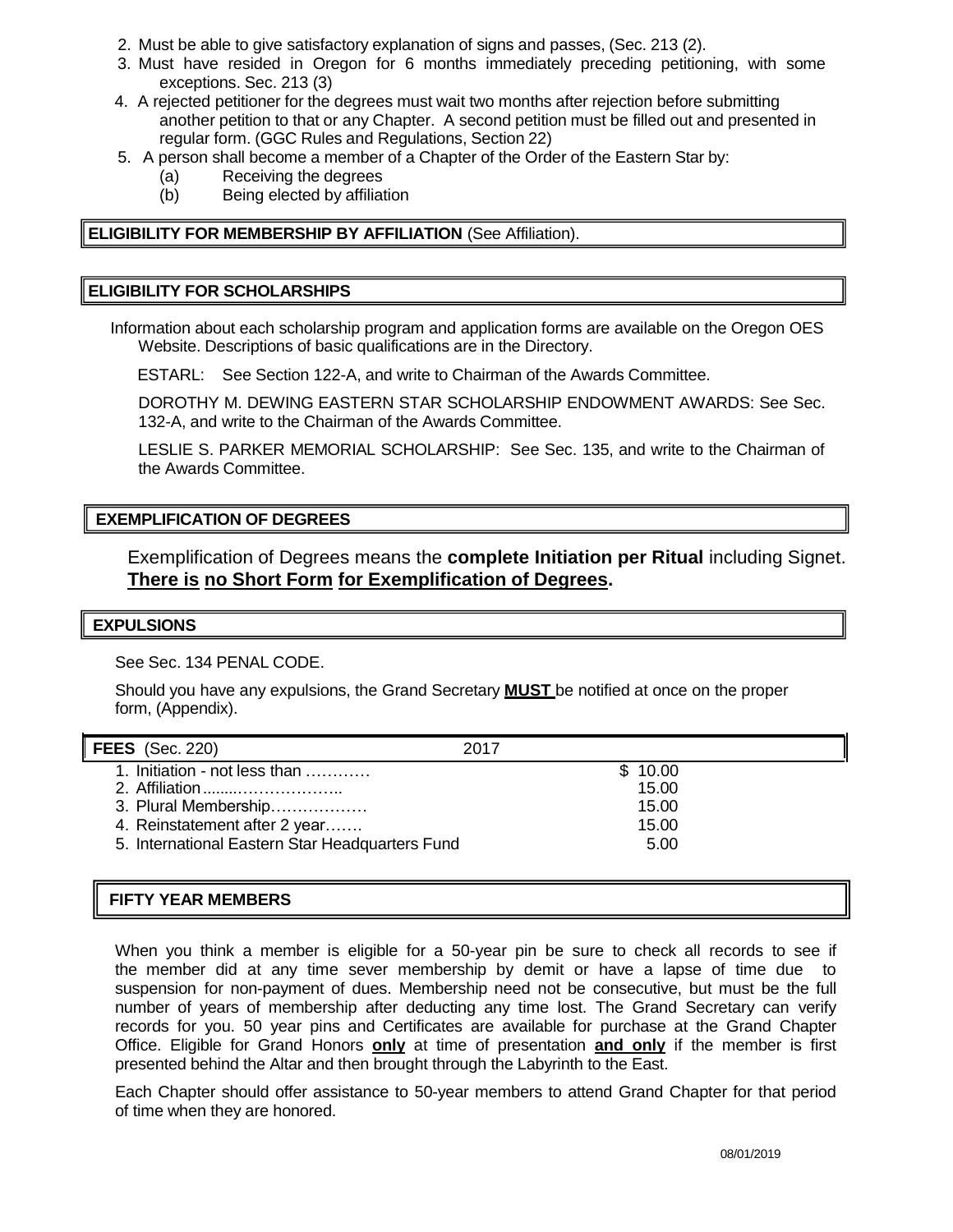#### **FINANCE COMMITTEE**

Must examine the bills and approve them before the Chapter opens and report under Reports of Standing Committees, (UWB, pg. 29). The Worthy Matron orders the bills paid after recommendation of this committee if there are no objections.

The Finance Committee (or a separately appointed Audit Committee) must examine and report annually on the books of the Secretary and Treasurer, [Sec. 250 VII (2-b]. (See Auditing Procedure). The report **MUST** be given at the first meeting of the Chapter in September and signed by **all three** members of the Audit Committee. The completed, signed, and accepted Audit is posted in the Minutes Book.

SECRETARY AND TREASURER MUST make their books and records available for this inspection.

#### **FINANCIAL PROCEDURES**

Both the Secretary and the Treasurer must keep financial ledgers, either in book form, or by computer. If by computer, the records must be printed out monthly and secured in a three-ring binder. See Appendix for samples.

#### **FINANCIAL STATEMENT 2019**

At the end of each Chapter Meeting the Worthy Matron will call for the Financial Statement (3rd from the last order of business). This statement is to include all monies received between the last meeting and the end of the present meeting. When the Financial Statement is given it includes all warrants that will be used because of bills, motions, or contributions which cause payments because of this meeting, and shall include the balance(s), for any account(s) at financial institution(s). Warrants should be issued for "budgeted" items to establish a record of the expenditure and to allow the chapter to determine if the "budgeted" item is affordable at that time.

If a coin drill is taken following the meeting or additional money (dues, supplies, contributions, etc.) is received, the amount cannot be included in the oral report, however, all money should be counted, receipted as received by the Treasurer, and detailed in the Financial Statement included in the minutes of the meeting even though that money was not included in the oral report during the meeting.

The amount of money held in savings accounts or Certificates of Deposit must be included in the Financial Statement as well as the name(s) of the financial institutions and account numbers.

BE SURE TREASURER SIGNS THE MINUTES AS RECEIVING THE "Total Receipts."

## **FUNERALS** [Pg. 153-60 Ritual; Pg 34 (UWB), Sec. 250 III (4).]

**FORMATION OF NEW CHAPTERS** (Sec. 133).

#### **GRAND CHAPTER**

Grand Chapter Session is held during June as per resolution at the preceding Grand Chapter Session (Sec. 10), and is open to all members in good standing of the Order of the Eastern Star upon a registration fee of \$20.00, [Sec. 128 (7). 2005, 2014].

All Oregon chapter members, are eligible to vote at Oregon's Grand Chapter, providing their Chapter is clear on the books of Grand Chapter, [Sec. 202 (7). 2001] and the member is in good standing.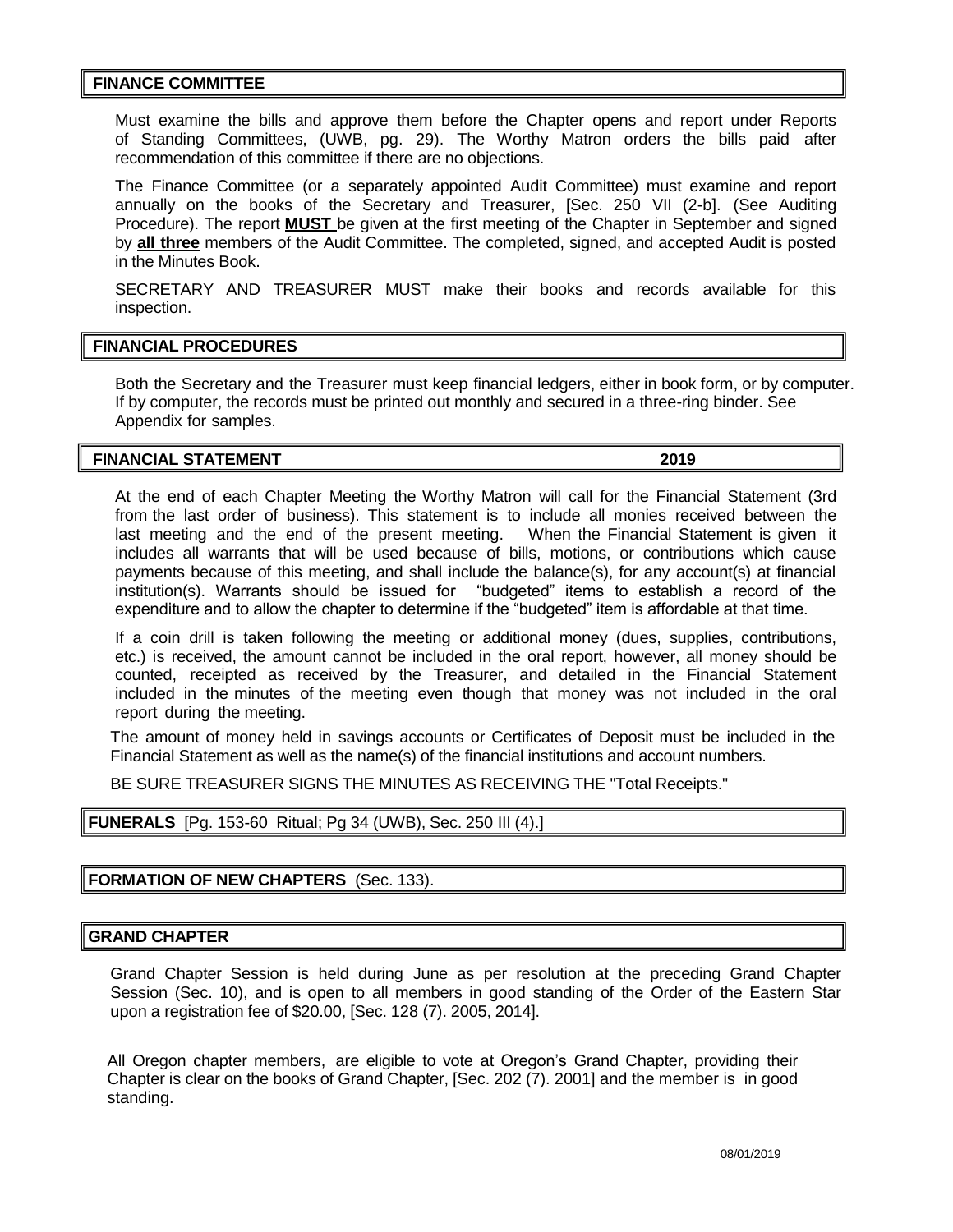Grand Initiations may be held at the request of the Worthy Grand Matron at either Grand Chapter Session or at other time(s) during the year. The Host Chapter's Worthy Matron is to open the meeting per Ritual, with quorum, and following the introduction and escort of the Worthy Grand Matron and Worthy Grand Patron, direct the officers to surrender their stations to the Initiating Officers. The Initiation is performed, and the new members sign the Membership Roll Book (s) of their respective Chapters. Stations are again surrendered and the meeting is closed in regular form. It is the responsibility of each Chapter for whom members are being initiated to bring their Membership Roll Book, collect dues and provide Dues Cards, collect International Headquarters Fund fees, and provide any traditional gifts, such as Rituals or Chapter Directories. Chapters other than the Host Chapter are not required to have their Charter present. The WGM or WGP may vouch for the Grand Officers participating in the Grand Initiation. (2015)

#### **GRAND VISITATION**

Grand Visitation meetings are held at the request of the Worthy Grand Matron. It may be one Chapter or a group of Chapters at her discretion.

Only the HOST CHAPTER will record MINUTES. The other Chapters' Worthy Matron reports at their next Stated Communication that the Chapter has taken part in the Grand Visitation, and the Secretary records same in the minutes. (UWB, pg. 32).

Only HOST CHAPTER has their Members and Visitors Register in the anteroom, signing the Register Book as usual. The other Chapters' members will sign as Visitors.

#### **HOME RESIDENCY**

The most recent information regarding entry into the Masonic and Eastern Star Home either as a MESHCare Member or through another MasonicAid program is posted on both the Oregon Grand Lodge and Oregon OES Websites.

#### **HONORARY MEMBERSHIP**

May be given by an UNANIMOUS VOTE of the members present and voting. [Sec. 230]

Honorary Members do not pay dues.

Honorary Members may not be installed as officers.

Honorary Members are not given the privilege of balloting.

Honorary Members may not vote on any motion.

A permanent list of Honorary Members and dates so voted and cards presented should be kept in front or back of the Chapter's Individual Membership Ledger.

## **INDIVIDUAL MEMBERSHIP LEDGER** (See Ledger)

#### **INITIATION**

Secretary must have the MEMBERSHIP ROLL BOOK (Bylaws) present for candidates to sign. A Chapter shall not be permitted to initiate more than sixteen (16) candidates in any meeting, [Sec. 03 (9).] A Chapter should not initiate candidates at the same meeting at which they are elected, but in an emergency may do so at the discretion of the Worthy Matron. [Sec. 203 (10).]

Secretary must send out Notice to member-elect on the proper form as to when to appear for initiation, (Appendix).

Secretary must send **New Membership Report Form and the International Headquarters Fund fee** to Grand Secretary following initiation.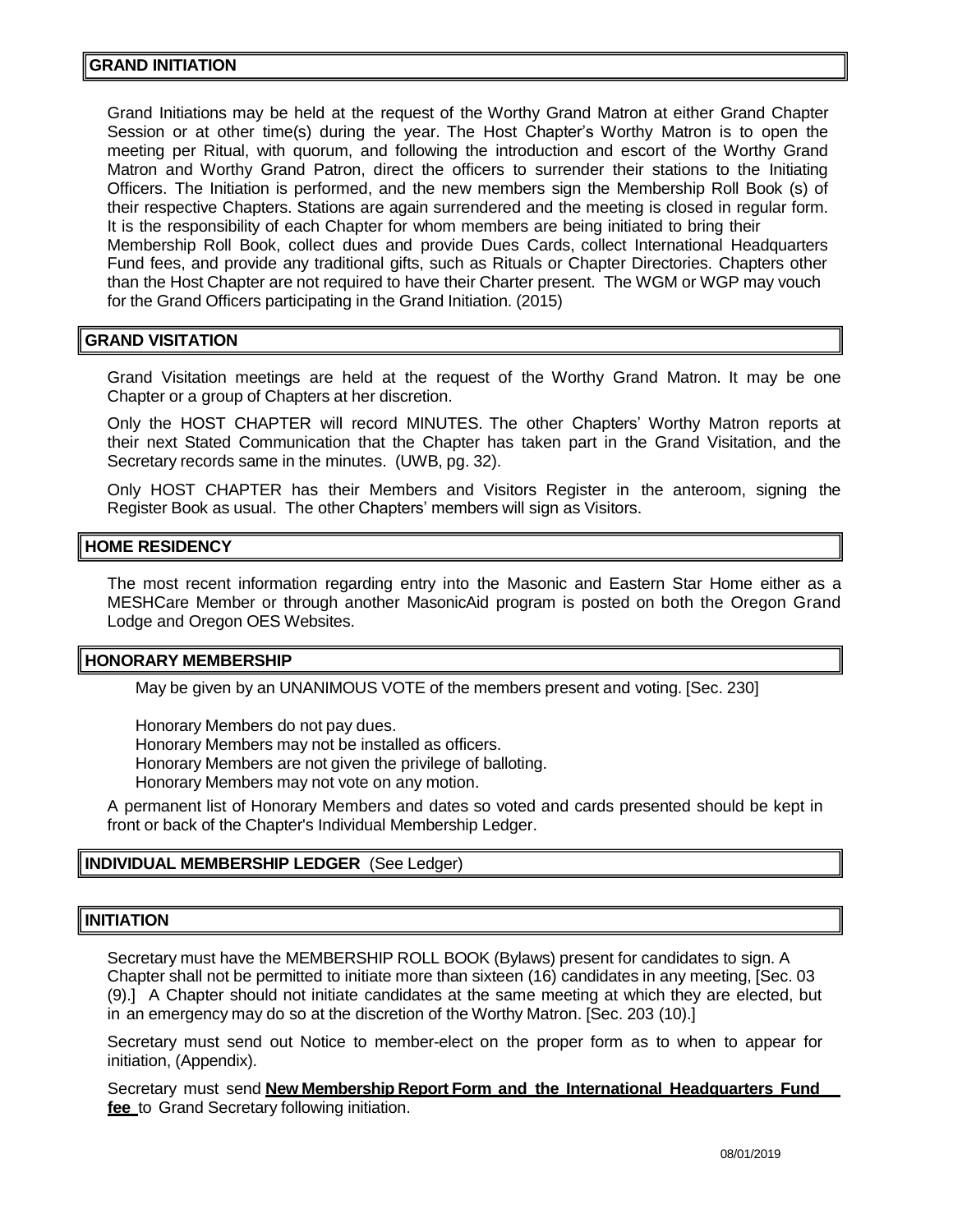New members must be given instruction by the Instruction Committee. See (Instruction Committee). If initiation is not completed on a candidate-elected within six (6) months, the election is declared Void and the fee is forfeited. [Sec. 217 (1)]

## **INSTALLATION** (See the Ritual)

See Sec. 203 (1); 206 (4 - 6); UWB, Pg. 34-36

Installation may not be held until after the close of Grand Chapter Session, and no later than July 31. [Sec. 206 (2).]

SECRETARY MUST collect the Secret Work prior to installation and give a receipt therefore. During and following installation they must be distributed to the proper officers, taking a receipt for same. [Sec. 211 (5).] (Appendix) It is no longer necessary to notify the Grand Chapter Office of the distribution of the Secret Work.

MINUTES OF INSTALLATION must be written up in the Chapter Minute Book. You may ask someone to take notes for you, until you are able to assume your station. (UWB, Pg. 34)

An OPEN INSTALLATION may be held only by vote of the Chapter at a previous meeting. (Ritual, page 96).

CHAPTER OFFICERS, MEMBERS AND VISITORS REGISTER should not be used for OPEN INSTALLATION. (UWB, Pg.34).

SECRETARY MUST send a list of the installed officers on the Certificate of Election, Appointment and Installation form furnished (Appendix) by the Grand Secretary, and this form should be sent to the Grand Secretary within five (5) days following the installation. [Sec. 211 (2)]

SPECIAL DISPENSATIONS are required if an installation is held for any of the TOP four line officers after July 31st. A SPECIAL DISPENSATION is no longer required for an INSTALLATION that is held in a different location for larger quarters. [Sec. 203 (1)]. For exceptions see (Sec. 203 (1)(2009)]

Remind your Worthy Matron that at time of Installation she must announce a tentative date for exemplification of degrees [Sec. 209(9)]

A Quorum of members/officers is required to hold an Installation.

#### **INSTRUCTING OFFICERS**

When the instructing officer comes for School of Instruction she will:

- 1. Read all minutes and make notations. (Have minute books available).
- 2. Check the number of long and short form openings. (Be sure this is included under "Opening Ceremonies", and it could be underlined in red).
- 3. See if petitions were followed through in the proper way, including signing of the Bylaws. (Be sure you do not omit anything required).
- 4. See if WP reported on Masonic Standing of the Brothers as per the Bylaws. (Have a list of each Brother and his Lodge for use of the WP.)
- 5. See if Instruction Committee functioned twice as per the Bylaws. (This report should come under "Reports of Standing Committees:).
- 6. Check your Bylaws to see if they are current. (Have Roll of Membership Book available).
- 7. See if Grand Visitation was properly recorded. (See Grand Visitation).
- 8. See if Treasurer has signed for money received in the Minute Book.
- 9. See if proper notation is made in the minutes of Savings/CDs and other financial assets under Financial Statement.

## **INSTRUCTION COMMITTEE**

This committee must function at least twice a year to instruct members. [(Sec. 250 Article VII (4)] It is the specific duty of the committee to instruct new members. New member instruction may occur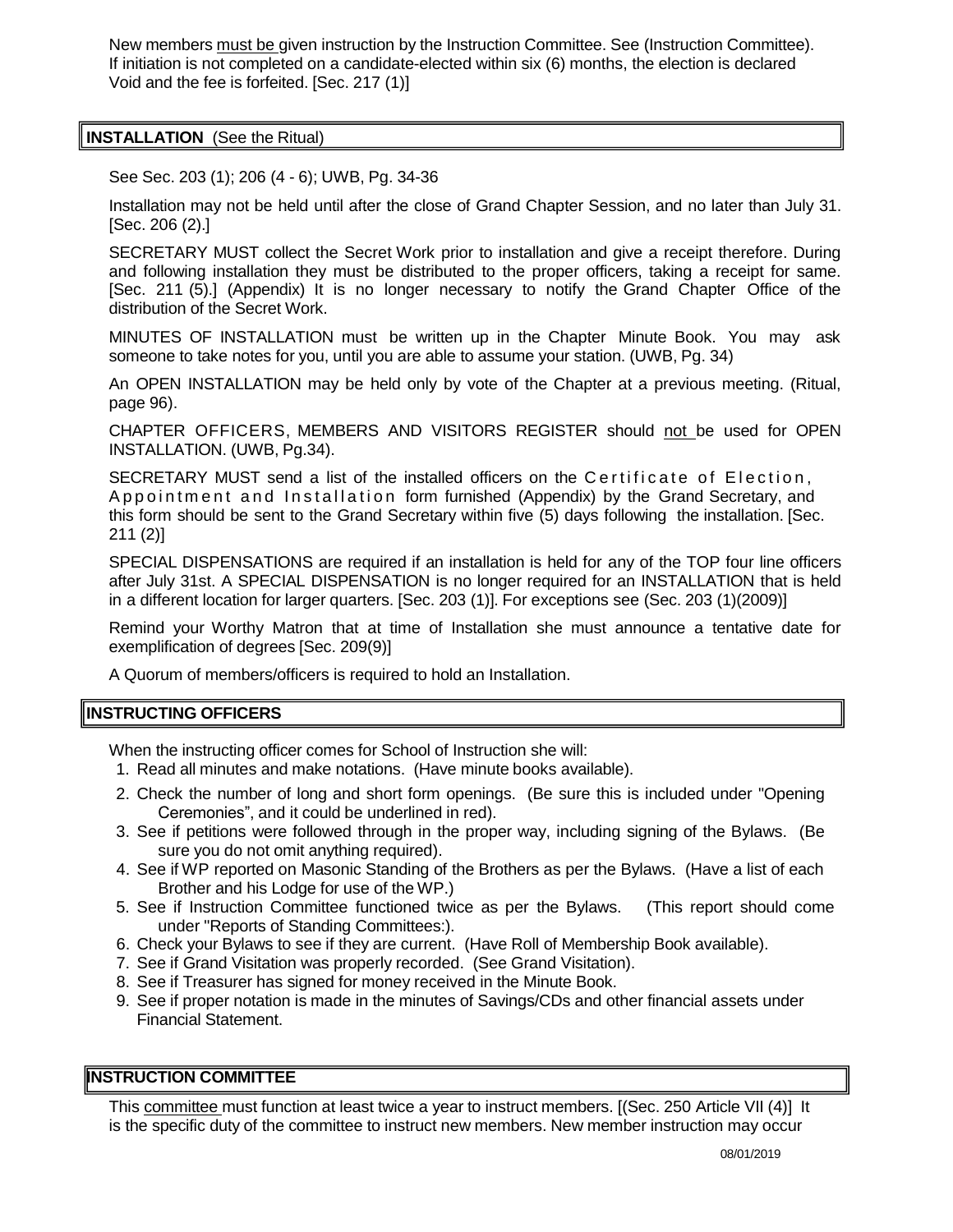outside of a chapter meeting. Instruction in Chapter should be done under "Reports of Standing Committees" and secretary records the instruction events, and completion of new member instruction in the "Reports" section. A least two (2) members of the committee are expected to give their Proficiency to the Instructing Grand Officer at School of Instruction.

## **INSURANCE** [Sec. 128 & 202-(8)

## **IRREGULARITIES**

A list of the usual Irregularities are mailed to each Chapter and are to be read in Chapter.

#### **EARNINGS ON LIFE MEMBERSHIP**

Life Membership Funds are put in a trust fund and the income from the fund shall be distributed at least annually to the Chapter according to its percentage of ownership. [Sec. 131 (5)] (2013)

Life Membership Funds will forever collect income for your Chapter even after death or if a member transfers to another State.

Memorial Life Memberships and Additions to the Fund will forever earn income for your Chapter.

Life Membership Earnings checks will be issued in August of each year.

## **INTERNATIONAL EASTERN STAR HEADQUARTERS FUND** [Sec. 220 (4)] [Sec. 231]

The International Headquarters is located in Washington, D.C. and is supported by our contributions. Therefore, each member of the Order of the Eastern Star is to pay \$5.00 for each membership. This means the \$5.00 fee is to be paid when a member becomes a "plural member", or affiliates with a Chapter, or becomes a member through initiation. Members being reinstated after a suspension do not pay the IHF. The fee needs to be sent to the Grand Chapter Office along with the "New Membership Report Form". Whether the member pays the IHF or the Chapter pays the fee for the member is determined by the Chapter. A receipt for the paid fee and a IHF Card will be sent to the Chapter for the member by the Grand Chapter Office. A member accepted into a chapter at which they had previously paid an IHF is not required to pay a second time.

#### **INVESTIGATING COMMITTEE**

Appointed by the Worthy Matron following the reading of a petition. Three members are appointed for each petitioner, one of whom must be a Brother whose duty is to check on the Masonic Standing of the Mason used as eligibility. [Sec. 215 (2) UWB, Pg. 17)]

SECRETARY MUST complete the "Investigation Committee Appointment" form (Appendix) in triplicate, one for each member of the committee for each petitioner, with the notation of when their report is to be completed and returned to the Secretary.

#### **JURISDICTION**

The entire State of Oregon is under one jurisdiction, therefore all Chapters have concurrent Jurisdiction. [Sec. 207 (1)]

An applicant for degrees who has been rejected remains under the Jurisdiction of that Chapter for two months. [Sec. 207 (3).]

When petitioning for degrees, petitioner must be a resident of this jurisdiction (Oregon) [Sec. 214 (4 a)] unless a Waiver of Jurisdiction has been applied for by the WGM of the petitioned jurisdiction and granted by the WGM of the resident jurisdiction [Sec. 8 (14)].

When petitioning for affiliation or re-instatement, petitioner need NOT be a resident of this Jurisdiction, [Sec. 214 (4-a).]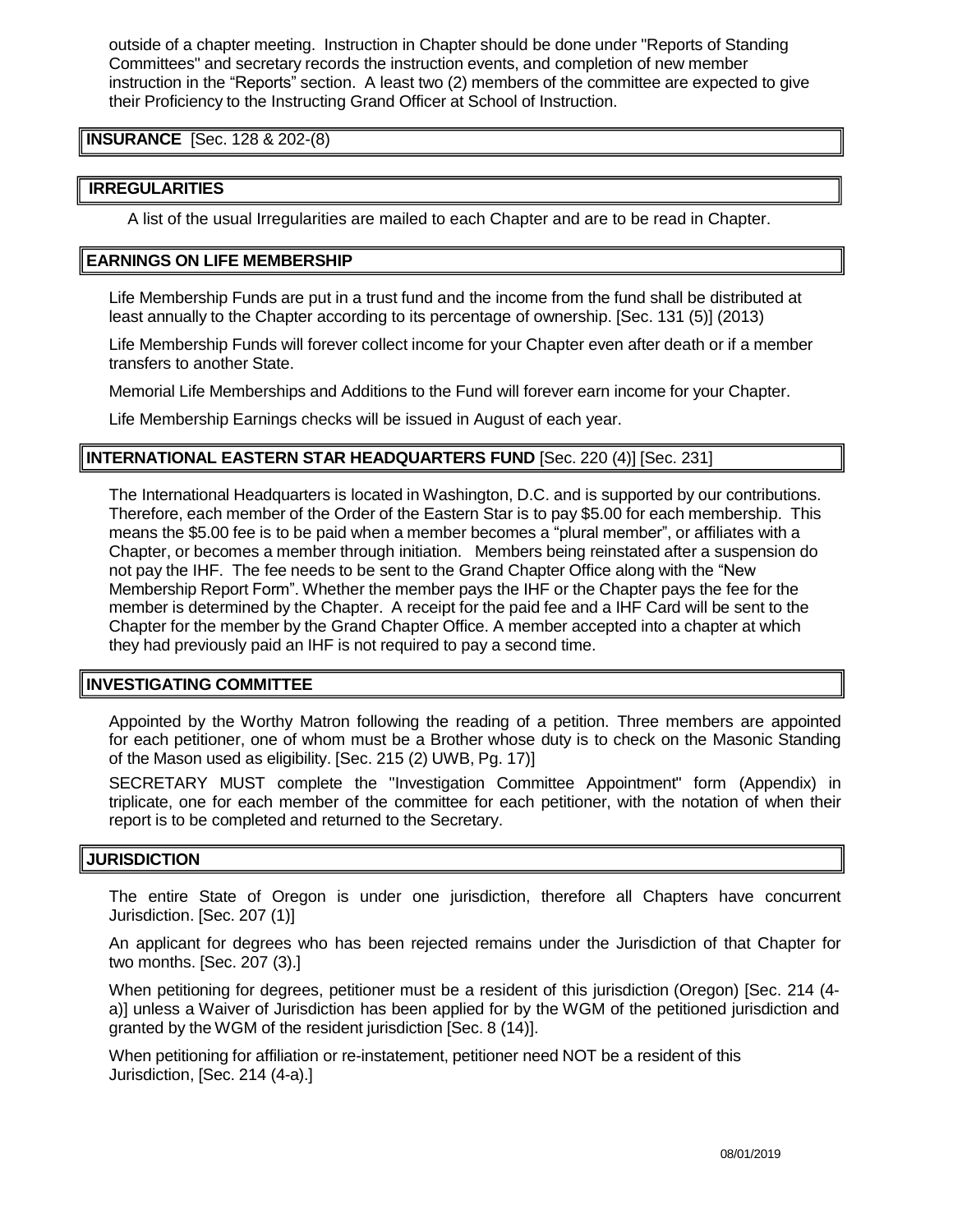This "post-bound" book comes in several sizes with pages 6" x 9-1/2" or 7-1/2 x 10-3/8" (Appendix).

One page should be used for each member. Include on a member's sheet the information that is given on the petition. The page also records all the money paid to the Chapter for fees, dues, International Eastern Star Headquarters Fund, Life Membership, Life Membership Certificate, etc., Memorial Life Memberships (1993); and any supplies ordered by the member.

#### **Be sure to add "date of birth": to the form as many times this information is needed, and sometimes it is difficult to get it later.**

As members are added by initiation, affiliation or Plural Membership, complete a new ledger sheet from the information on the petition. When you lose a member, record the information, then pull the ledger sheet and file in an "inactive file." **DO NOT DESTROY.**

When a member is added by reinstatement, pull the ledger sheet from the "inactive file". If someone affiliates with your Chapter on a demit FROM YOUR CHAPTER, you can use your own judgment in making a new ledger sheet or use the one on file. If a new ledger sheet is used, make reference to the other one in the event you need information on years of membership for 25 or 50 year pins.

The left side (DR) should show the amount owed and for what purpose. The right side (CR) shows the date and amount paid and for what purpose.

NAME CHANGE should be shown by adding the new name and draw one line through the old name (so it can be read for future reference). ADDRESSES could be kept in pencil so they can be changed and kept current without making a mess of the page with many changes.

LEDGER SHEETS ARE VERY IMPORTANT - RECORD ALL INFORMATION and DO NOT DESTROY. New sheets may be ordered from the Grand Chapter Office.

#### **LEGAL HOLIDAYS**

ORS 1187.010 says that Legal Holidays are: (Adopted by Grand Chapter in 2009) New Year's Day, January 1st. Martin Luther King Jr Day, 3rd Monday in January President's Day, 3rd Monday in February Memorial Day, last Monday in May Independence Day, July 4th Labor Day, 1st Monday in September Veteran's Day, November 11th Thanksgiving Day, 4th Thursday in November. Christmas Day, December 25th.

**If the named holiday falls on a Sunday, then the following Monday is a legal holiday. If that holiday falls on a Saturday, the preceding Friday is a legal holiday.**

**LETTER OF GOOD STANDING** (Certificate of Membership Record)

This is a letter written by a Secretary of a Chapter or of a Masonic Lodge under the seal and signature that a member is in good standing and is clear on the books of said Chapter or Lodge.

A letter of good standing may be written by a Secretary upon request and need not be ordered by the Worthy Matron at a Stated Communication.

A letter of good standing - a letter of membership record - a certificate of membership record - may be accepted with a petition for membership as proof of eligibility.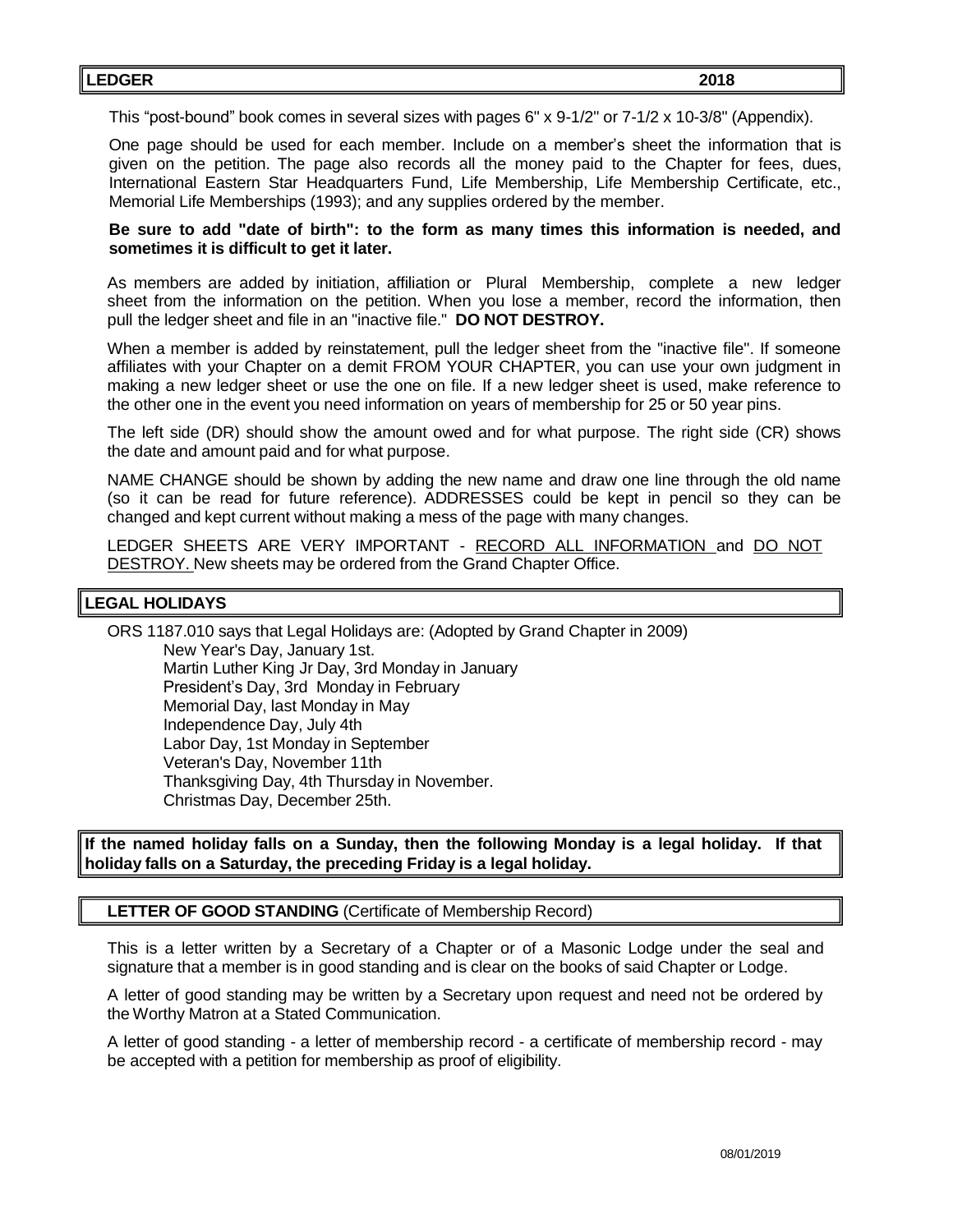#### **LIFE MEMBERSHIP**

Life Membership is ordered through the Grand Secretary accompanied by the properly completed form (Appendix) and a check for the amount of the Life Membership plus the \$2.50 fee to defray the cost of preparing the Life Membership Certificate. Consult your chapter By Laws to make sure you have the correct amount for the Life Membership. This amount varies by chapter but must be no less than the amount in Section 131 of the Grand Chapter By-Laws.

If more than one Life Membership is ordered at the same time, one check can be made out for the total Life Membership purchase price and total processing fee of all Life Memberships ordered. The check is to be made out to GRAND CHAPTER OF OREGON, OES, and sent with the application(s) to the Grand Secretary.

Chapters may receive funds donated for memorial life memberships, or additions to previous life memberships, and a Chapter may vote to purchase memorial life memberships from its funds in an amount no less than \$25.00. [Sec. 131, (2).]

A check for earnings will be sent at least annually to each Chapter. (See Earnings on Life Membership.)

A large Certificate will be sent to the Secretary for presentation to the recipient or to the purchaser. A receipt will be sent to the Chapter as a receipt for funds and as a record of the Life Membership.

If a Life Membership is transferred from one Chapter in Oregon to another, a fee of \$2.00 will be charged to the Chapter receiving the Funds. [Sec. 131 (6).]

If a Life Member moves from this Jurisdiction, the Life Membership shall remain to the credit of the original Chapter, and is not transferable to another State even though the membership is transferred. [Sec. 131 (7).]

Plural Members may hold Life Memberships in each Chapter. When Chapters consolidate and a Life Membership is held in each, both Life Memberships become the property of the new Chapter.

In the event a Life Membership is transferred, or chapters consolidate, a Certificate with the new Chapter name is **NOT** issued.

Chapter Dissolution: In the case of a Chapter being dissolved, a member holding a Life Membership in that Chapter has 90 days after the expiration of their Demit (either issued by the Chapter or by the Grand Chapter) to obtain membership in another Oregon Chapter and have the Life Membership transferred to the new Chapter. If the 90 days has expired and no request for transfer of the Life Membership has been received by the Grand Chapter, that Life Membership is forfeited to the Grand Chapter of Oregon.

#### **MAKE-UP MEETING Section 204 (4)**

If a Chapter is unable to hold a Stated Meeting due to a reason "beyond reasonable control" of the chapter, which would cause the chapter to be out of compliance with the requirements for a chapter to hold at least one meeting per month for 10 consecutive months, the Worthy Matron may request a Special Dispensation from the WGM to hold a "Missed Stated Meeting General Business Make Up" which, if granted, will allow the Chapter to conduct any and all general business normally transacted in a Stated Meeting.

## **MASONIC STANDING OF BROTHERS**

A letter of good standing from the Lodge is necessary to accompany a petition for degrees or affiliation. [Sec. 214 (4)(b)] & Appendix. Dues cards are an acceptable substitute. (GGC Rules & Regs, Pg. 10)

The Worthy Patron must report on the Masonic standing of all brothers of the Chapter not later than the first meeting of March of each year. [Sec.210 (3)] The secretary should maintain a list of the brothers in the Chapter and the Lodge to which they belong for the use of the Worthy Patron in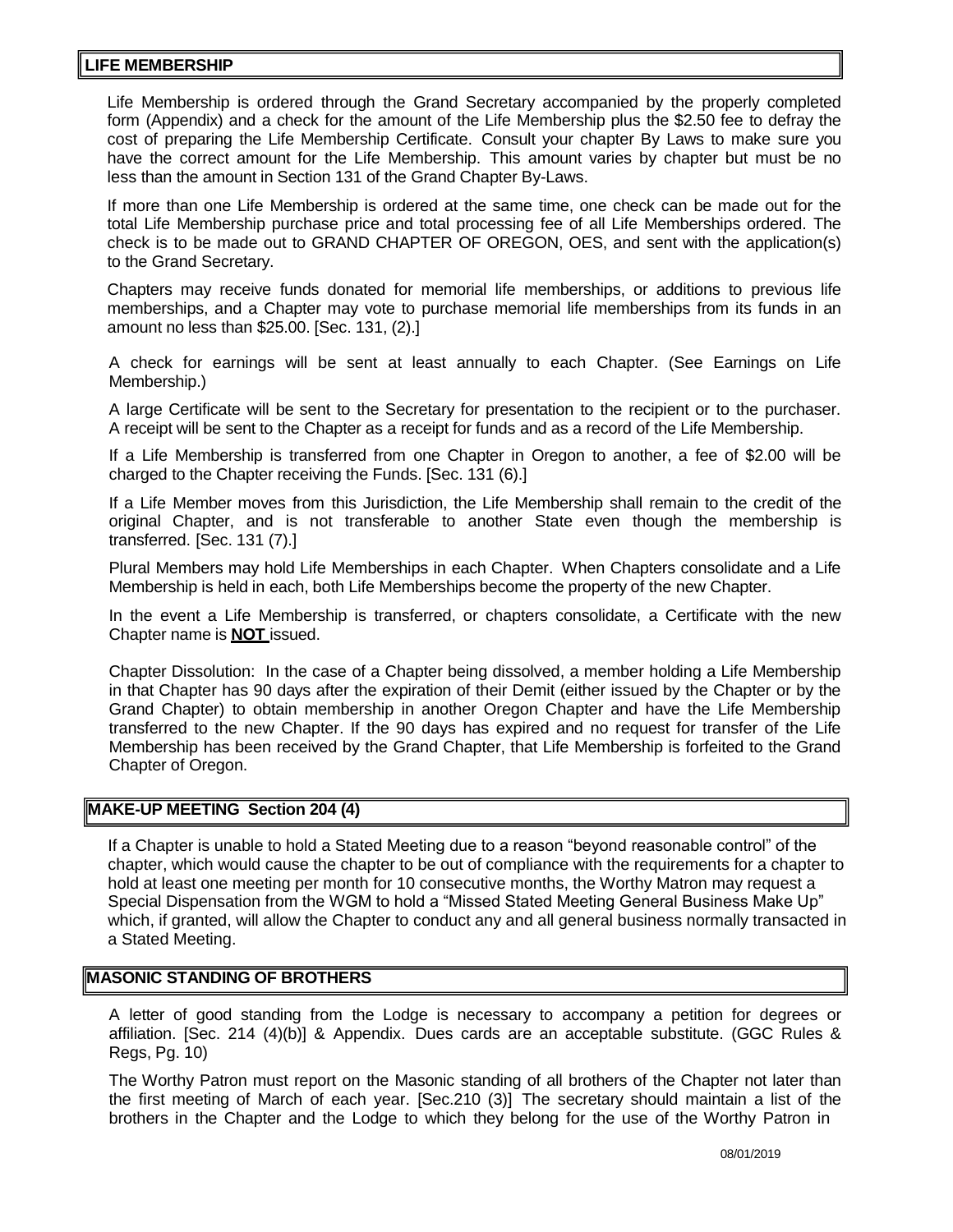verifying their membership standing. If the Worthy Patron was reminded that his report will be due at a future meeting, it is given under Unfinished Business; if not, it is New Business.

#### **MEETINGS**

Chapter Meetings are either STATED or SPECIAL and must be held in accordance with the Bylaws of your Chapter. [Sec. 250 III]. Information for STATED MEETINGS will be found in Sec. 204 (1). For SPECIAL MEETINGS in Sec. 204 (2). The term "Communications" is slowly being phased out of our Bylaws and Constitution and being replaced with "meeting" or "session".

A quorum must be present. (See Quorum).

ALSO SEE: Sec. 202 (3) and Sec. 204.

## **MEMBERS , OFFICERS, AND VISITORS REGISTER**

Each Chapter must have a register which shall be kept in the anteroom of the Chapter during the session of all Stated and Special Communications. [Sec. 202 (2).] This is a bound book which records signatures of all officers, members and visitors present for each meeting.

It is the responsibility of the Sentinel to see that each member or visitor signs the Register individually.[UWB, Page 5]

This book is not to be used for Open Installation of Officers (UWB Pg. 34) nor any other OPEN meeting.

The Instructing Officer may compare the Chapter minutes with the Members, Officers and Visitors Register, so be advised.

**MEMBERSHIP QUALIFICATIONS** (See eligibility for Membership)

#### **MEMBERSHIP LEDGER** (See Ledger)

#### **MEMBERSHIP REPORT FORM-NEW - See New Membership Report Form**

#### **MEMBERSHIP ROLL BOOK** (also see Roll Of Membership)

This is the book where your Bylaws are kept and where each new member "Signs the Bylaws".

Names are not be copied from one book to another, and the old book is NOT TO BE DESTROYED.

The Home Secretaries of all candidates at a courtesy Initiation or a Grand Initiation must have their Chapter's Membership Roll Book present at the Initiation for new members to sign, (UWB, Pg. 34).

#### **MINUTES**

The minutes are kept in a bound record book or an official post bound record book. Contact the Grand Secretary for these books. They may be either hand written, typed, or computer-generated. They may not be placed in a three ring binder. If using a bound record book, minutes must be glued onto the pages. There are filler pages available for the post bound book that includes the header or you may use legal size paper and print your own.

The "Order of Business" as found in your own Bylaws, (Sec. 250, Art I, and UWB, Pg. 3). should be shown in the left-hand margin below the heading.

Minutes should be brief, but complete. They should be interesting but not verbose. A little humor can always perk up the minutes which can sometimes be quite boring, especially for historians who have many years to read.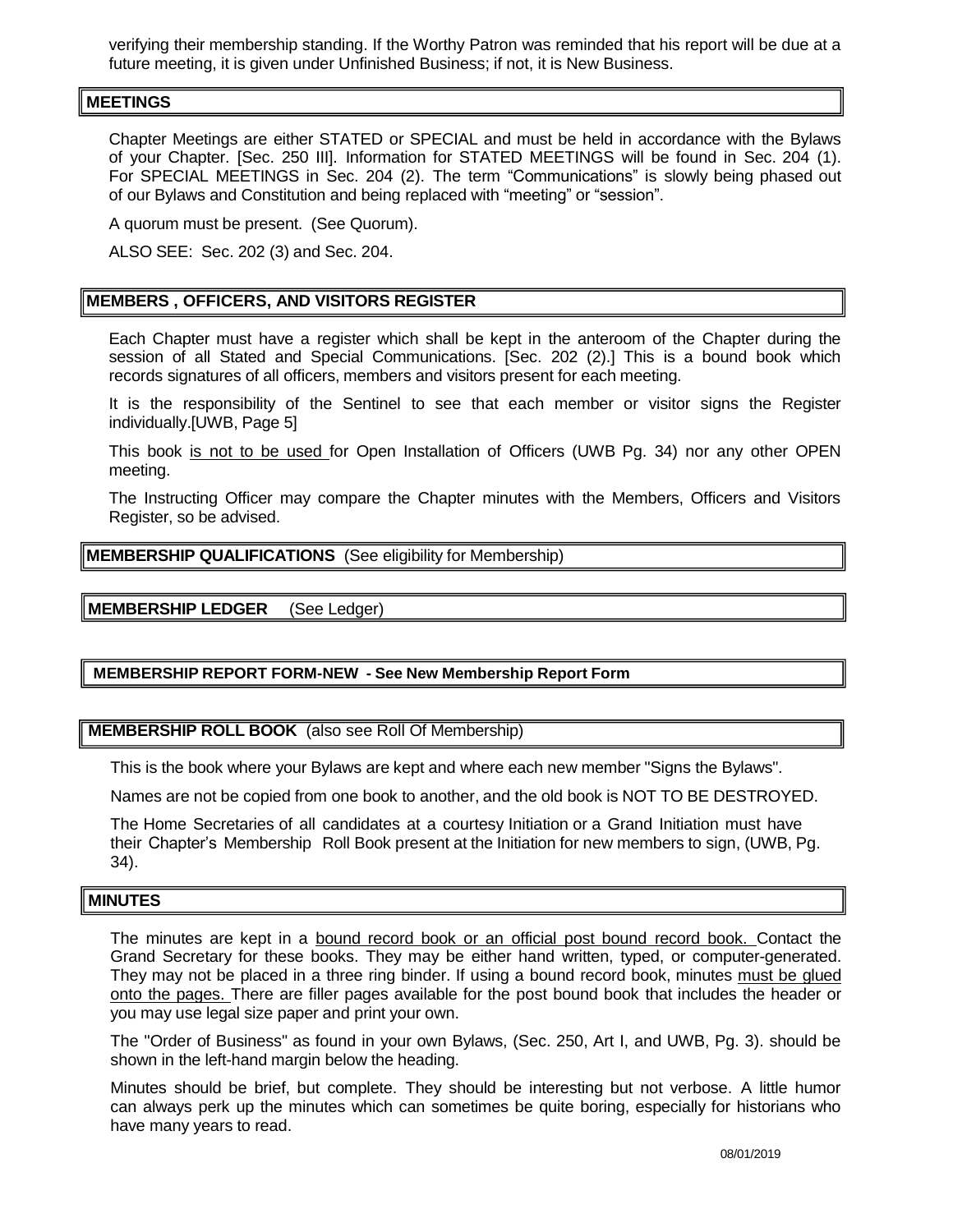- 1. Opening Ceremonies should always state LONG or SHORT FORM (**Only 4 Short Form**) [UWB 5- 9]
- 2. Reading Minutes should state if "approved as read", or "as amended or corrected".
- 3. Unfinished Business (See Unfinished Business for other information). The Worthy Matron almost always looks to the Secretary to see if there is any "Unfinished Business." Because our minutes only show that part of unfinished business which is acted upon, it would behoove the Secretary to keep a list of EVERYTHING that should be brought to the attention of the Worthy Matron. As that bit of business is taken care of, it could be marked off, and then, as something comes up, it could be added. For example - after balloting on an affiliate or Dual Member, you could write on your list - "Have Jane Doe sign the Bylaws". It is possible, (but I hope not probable) that Jane Doe may not show up at Chapter for three or four months, so this item would not be removed from the list, *nor mentioned in the minutes*, although other things may have been added later and already removed.
- 4. Reports of Investigating Committees as reported in the minutes should be something like- "The report of the "Investigating Committee" consisting of and **the Investigating Committee)** was read, and the petitioner given the benefit of the ballot." Although the **ORAL** report includes whether or not it was favorable**, THE RESULTS ARE NOT INCLUDED IN THE MINUTES**, The names of the committee are listed here for the second time. [Sec 215 (2)]
- 5. Receiving Petitions Here you should record the information on the petition (as well as on the Ledger Sheet after balloting). The Worthy Matron immediately appoints the Investigating Committee after reading of the petition and the names of those appointed should be recorded here. NOTIFY THE WORTHY MATRON of receipt of any petition so she can be prepared to appoint a committee.
- 6. Reading Communications (See Correspondence Received and Correspondence Sent.) NOTIFY THE WORTHY MATRON of correspondence prior to the meeting.
- 7. New Business should be brought to the attention of the Worthy Matron in advance.
- 8. Reports of Standing Committees (See individual committee heading).
- 9. Financial Statement (See individual heading). Notation should be made here of the amount in savings and time certificates, and the Financial Institution should be named.
- 10. Number & Date each minute page; it avoids confusion from multiple pages.
- NOTE: If no business is transacted under an official order of business such as balloting, you should record as follows: 'BALLOTING (in the left hand Margin) NONE" and the notation is NOT READ.

**AS A SECRETARY, REMEMBER THAT THE MINUTES ARE NOT ONLY A RECORD OF THE PROCEEDINGS OF THE CHAPTER, THEY ARE ALSO THE HISTORY.** Don't be too verbose but be sure to include all pertinent data that might be of help in compiling future histories of the Chapter. There is nothing worse for a Historian than to read through 20 to 30 years of "Chapter openedbusiness was conducted-the Chapter Closed." If an Emblem or Chapter gift is presented, be sure to record the date and by whom. If an item of Chapter property is retired, record the date, possibly why it was replaced, and where it came from originally. A little humor once in a while doesn't hurt either.

## **NEW MEMBERSHIP REPORT FORM ( Appendix)**

A NEW MEMBERSHIP REPORT FORM is completed in full and sent to the Grand Secretary immediately after initiation for the new initiates and immediately after election for affiliates or plural members. Do not wait until the Bylaws are signed to send in the FORM.

The NEW MEMBERSHIP REPORT FORM is to be accompanied by the **International Headquarters Fund payment**. Have the name on the NEW MEMBERSHIP REPORT FORM as it is signed on the Bylaws. It should be their formal name, but not... Mrs. John Doe. The name on the Form will be the name used in the Grand Chapter Office for this member, so please do not switch to a "shortened" or "nickname" on your Annual Returns or other official documents.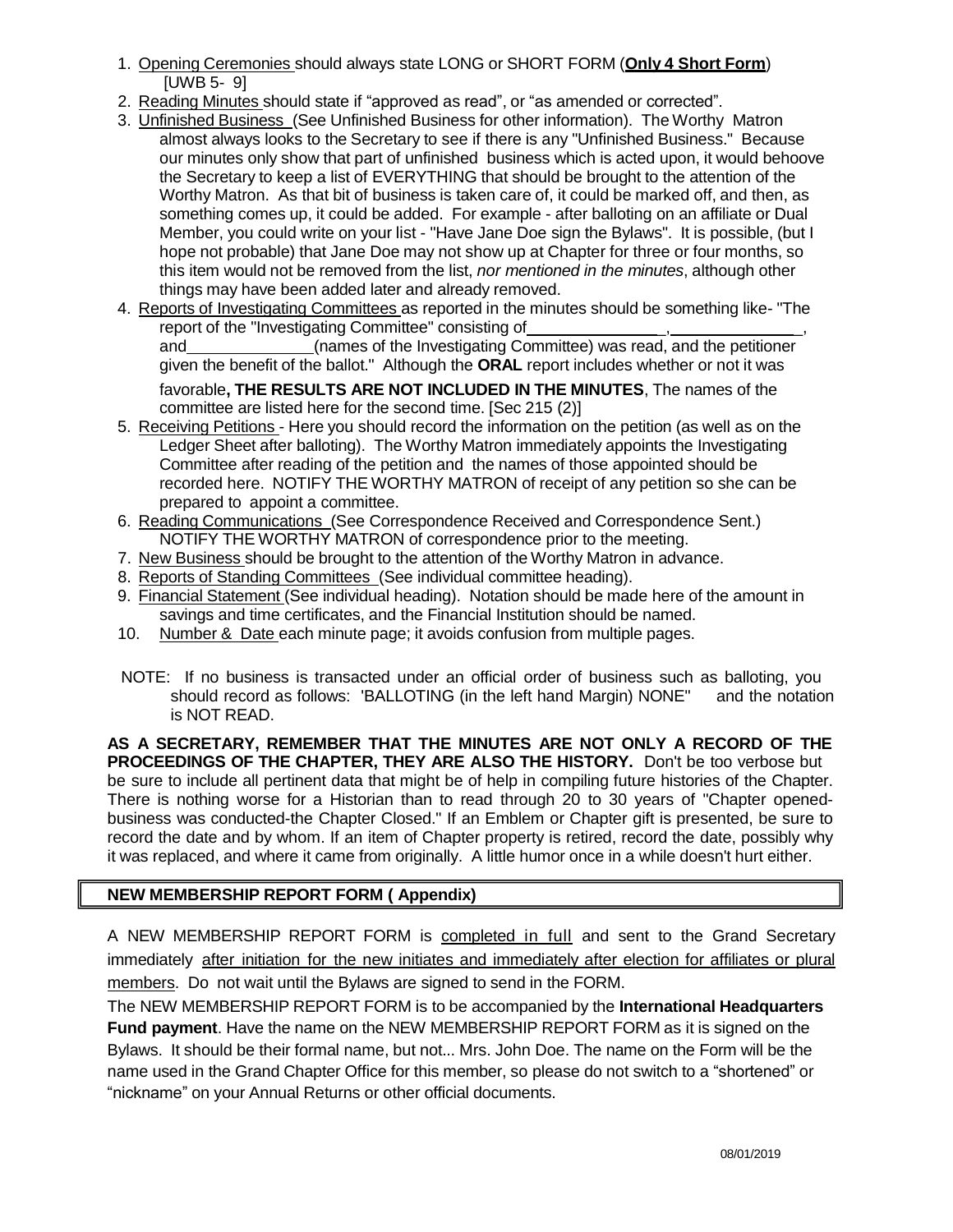#### **NON-AFFILIATED MEMBERS**

A member who is visiting on a demit less than a year old or a member who is visiting on a special visiting permit issued by the Worthy Grand Matron is a non-affiliated member (Sec. 223).

#### **NOTICES**

Several notices must be sent by the Secretary, such as: election, rejection, suspension for nonpayment of dues, and Dues statements (that dues are payable and/or delinquent).

**OBJECTIONS** (See: Section 219 for information).

#### **OFFICERS**

Officers must fill the station for which they have been installed, however, there are exceptions. If an officer does not fill her own station, MINUTES SHOULD SHOW HER PRESENT AND ACTING PRO TEM. (Read entire explanation on Pg. 4 & 5 UWB.)

#### **PER CAPITA TAX** (Grand Chapter Dues) and **Home Tax**

Please refer to ANNUAL REPORT. This is the money which we send to Grand Chapter with our annual report. Information is provided by the Grand Secretary annually. Insurance and Assessments are to be included as well as the amount for dues collected from a member reinstated following a suspension of less than 2 years for non-payment of dues. [Sec. 128 (8)]

ONE CHECK should be made and designated as PER CAPITA on "memo" line. Payment must be made no later than February 1 [Sec. 202 (7).] After this date, a \$25 late fee will be charged against the Chapter Secretary.

#### **PETITIONS**: [Sec. 214 (1) Sec. 221 (7 & 7A) Sec. 227 (3)]

There are four (4) petition forms available from the Grand Secretary, (Appendix )

(1) Degrees; (2) Affiliation; (3) Plural; (4) Reinstatement.

The petitions must be accompanied by the proper fee (See Fees) and **PROOF OF ELIGIBILITY** (See Eligibility).

**DO NOT ACCEPT AN INCOMPLETE PETITION.** For Affiliates and Plurals, if the petitioner does not remember their initiation date, that information may be on file at the Grand Chapter Office.

Petition can be withdrawn by the petitioner at any time PRIOR TO THE READING of the report of the Investigating Committee after which it cannot be withdrawn, [Sec. 215 (4).] (See Withdrawal of Petitions).

After the petition is read in Chapter, the Worthy Matron appoints a committee of three as the Investigating Committee and the SECRETARY MUST complete and give to each committee member a copy of the Investigation Committee Appointment form. Enter the names of the Committee into the Minutes. (Appendix).

Petitions should be kept on file.

NOTE: PLEASE INCLUDE ON ALL PETITIONS THE DATE OF BIRTH.

There is no required Petition Format from General Grand Chapter. The Grand Chapter of Oregon has designed petition forms which cover the areas necessary for membership. There is no standard color codes for the types of petitions. However, it is recommended that color choices be consistent per type of petition, and easily differentiated from other pieces of paper.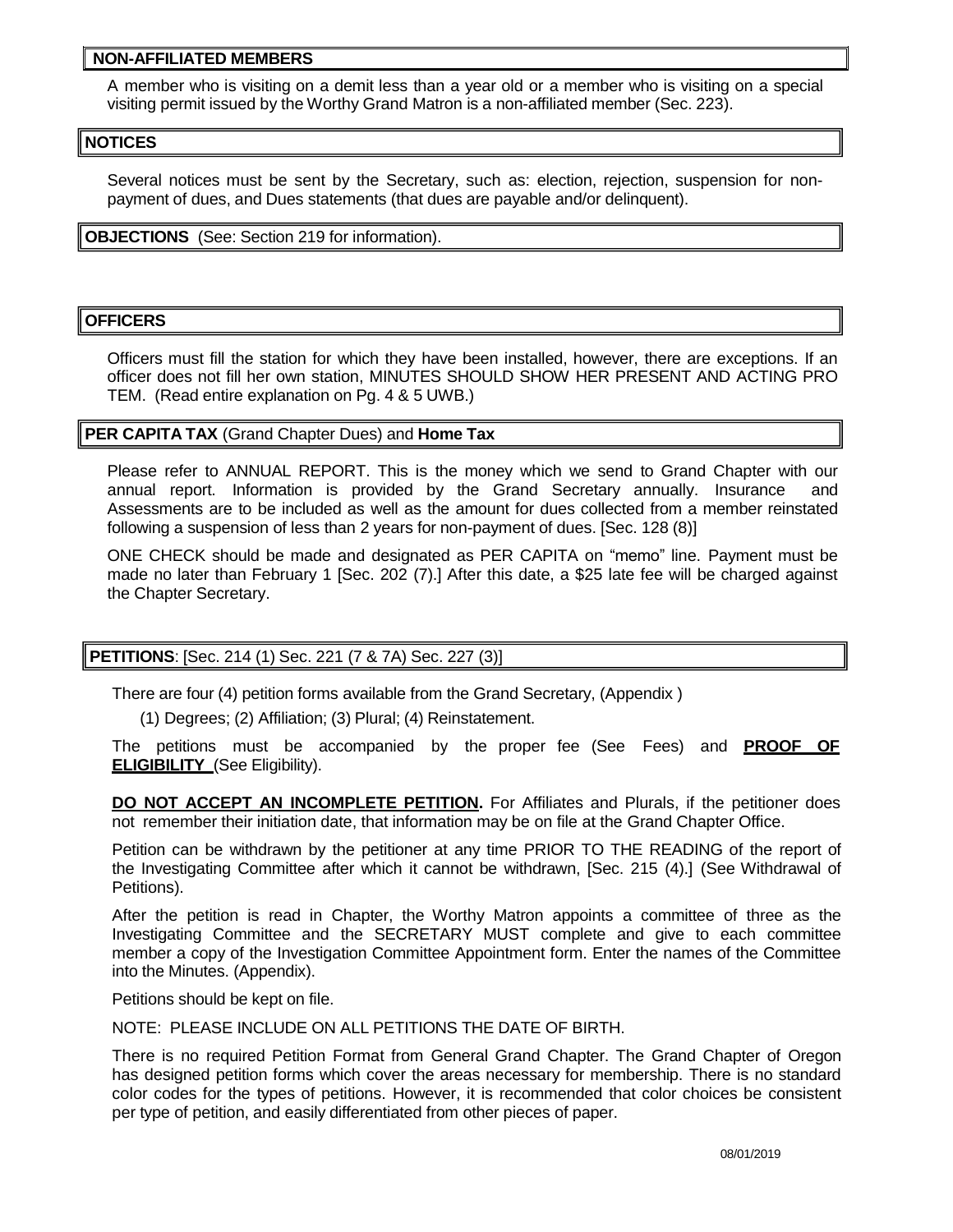## **PLURAL MEMBERSHIP** (Sec. 213-A) **2018**

- 1. Application must be accompanied by:
	- a. Fee of \$15.00 [Sec. 220 (2)] Kept by Chapter until Annual report.
	- b. Letter or Certificate of Good Standing or Membership Record. DUES CARD ACCEPTABLE [Sec. 214 (4)]
	- c. If from a brother, letter of good standing from the Masonic Lodge. DUES CARD ACCEPTABLE [Sec. 214 (4)]
- 2. Plural Membership application procedure is the same as for Affiliation [Sec. 213-A (2)]
- 3. Send **NEW MEMBERSHIP REPORT FORM** to Grand Secretary upon election to membership,
- 4. Send notice in the event of rejection, (see Appendix & UWB, pg. 22).
- 5. Send notice to petitioner of election to membership and when to appear to sign the Bylaws, (Appendix)

6. Notify Grand Secretary of the of petitioner as a Plural Member. [Sec. 213- A (5)] (Appendix) MEMBERSHIP BEGINS UPON BEING VOTED INTO CHAPTER, not when bylaws are signed.

PLURAL MEMBER pays \$5.00 to International Eastern Star Headquarters Fund, [Sec. 220  $(4)$ ].

PLURAL MEMBER may hold an elective office in their Chapters, [Sec. 213-A (3)] at the same time. LOSS OF MEMBERSHIP by suspension **in any chapter** means loss of membership in the other Chapters. [Section 213-A (4).]

If from another Jurisdiction, Petitioner must provide proof that they permit Plural Membership in that State. The Grand Secretary maintains a list. (See Appendix)

## **PRESUMED DEATH**

Presumed Dead is a category that may be used to close out active membership for a Sister or Brother on a Chapter's Annual Report under certain circumstances:

- 1. If a Life Member, there has been at least two years since last contact
- 2. The member is old enough that death would seem likely.
- 3. Diligent effort has been made to locate/contact the member through mail, phone, visits, relatives and friends.
- 4. The member is not listed as deceased on the Social Security Death Index or in Obituary listings
- 5. If a dues paying member, suspension for non-payment of dues is imminent, and criteria 2, 3, and 4 are met.

**Please be very cautious about using this category. It is not a substitute for suspending members for non-payment of dues.** The Grand Secretary may ask for your justification for using the category, and may disallow the classification.

If a member who has been classified as Presumed Dead resurfaces, promptly notify the Grand Chapter Office, and on the following Annual Report, list the member in the "Returned from Presumed Dead" (RPD) section. No assessments, dues, or per capita is owed for the time a person is "Presumed Dead".

## **PROCEEDINGS**

Each year the Grand Secretary will send ONE copy of the Grand Chapter Proceedings to each Chapter. While the Chapter copy is held by the Secretary, it belongs to the Chapter and is not the Secretary's personal copy. If your Chapter members wish other copies, they may be purchased through the Chapter Secretary from the Grand Secretary.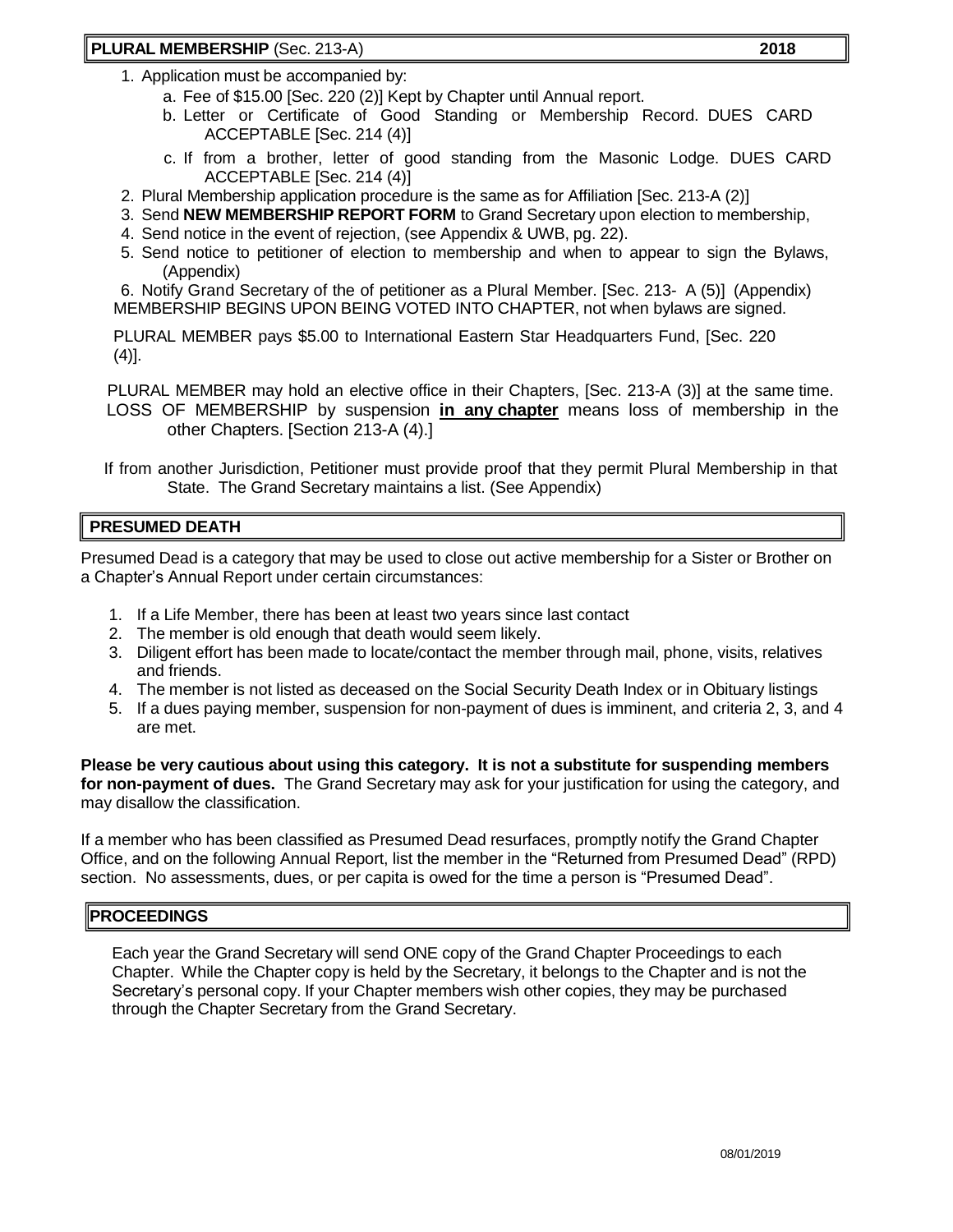## **PROFICIENCY**

Proficiency in the Secret Work is a project which has been undertaken by the WGMs for many years.

Each Chapter will be notified as to what is required to get individual and Chapter Proficiency Certificates. And the requirements are described in the Directory.

These generally include: Obligation, Signs and Passes, Secret Work #17, Grip, Salutation Sign, Conductress' instructions to the Candidates at the Altar, and Landmarks 1-7 which are found in the back of the Ritual.

There is a special form which is to be sent to the Grand Lecturer by the Proficiency Committee, This form is available from the Grand Lecturer and your instructing officer.

Individual Proficiency Certificates are valid for two (2) years from the date of issue. Chapter Proficiency is earned for one year. The Certificate of Election, Appointment and Installation form returned to the Grand Chapter after Installation is a crucial piece in determining eligibility for a Chapter Proficiency Award.

At least two members of a Chapter's Instruction Committee are expected to give their proficiency to the Grand Line Officer at the time of her School of Instruction.

#### **PROHIBITIONS** [Sec. 203 (1-14)]

- 1. Must not move place of meeting (exception shown).
- 2. Request for Special Dispensation must be voted on by the Chapter.
- 3. Must not change name of Chapter (exceptions shown).
- 4. Must not hold meetings on the days of the week in which the Grand Chapter Session convenes. (exception is for funerals).
- 5. Must only recognize Chapters so recognized by the Grand Chapter.
- 6. Must follow the Bylaws.
- 7. A child over 2 years old not permitted in the Chapter Room unless recess has been called and the Bible has been closed.
- 8. Religious or political discussions prohibited.
- 9. No more than sixteen (16) candidates may be initiated at one time.
- 10. Do not initiate on the night of balloting (exception shown).
- 11. Must not use funds for projects not approved by Grand Chapter and/or the Worthy Grand Matron.
- 12. Must not sponsor outside organizations not approved by Grand Chapter Session
- 13. All Eastern Star Clubs or Societies must be under the direct control of the Chapter and net funds of said clubs must be disbursed as provided in the Bylaws.
- 14. Must not copy ritual or Secret Work [UWB, Pg. 38)]

#### **PRORATION OF DUES**

See Sec. 221 (2) for computing dues of new members (See Dues)

#### **QUALIFICATIONS FOR MEMBERSHIP (**See Eligibility for Membership)

#### **QUESTIONS FOR THE WORTHY GRAND MATRON**

Write to the WGM only when a solution is not found by careful study of the Constitution and Bylaws, Uniform Workbook, and Ritual.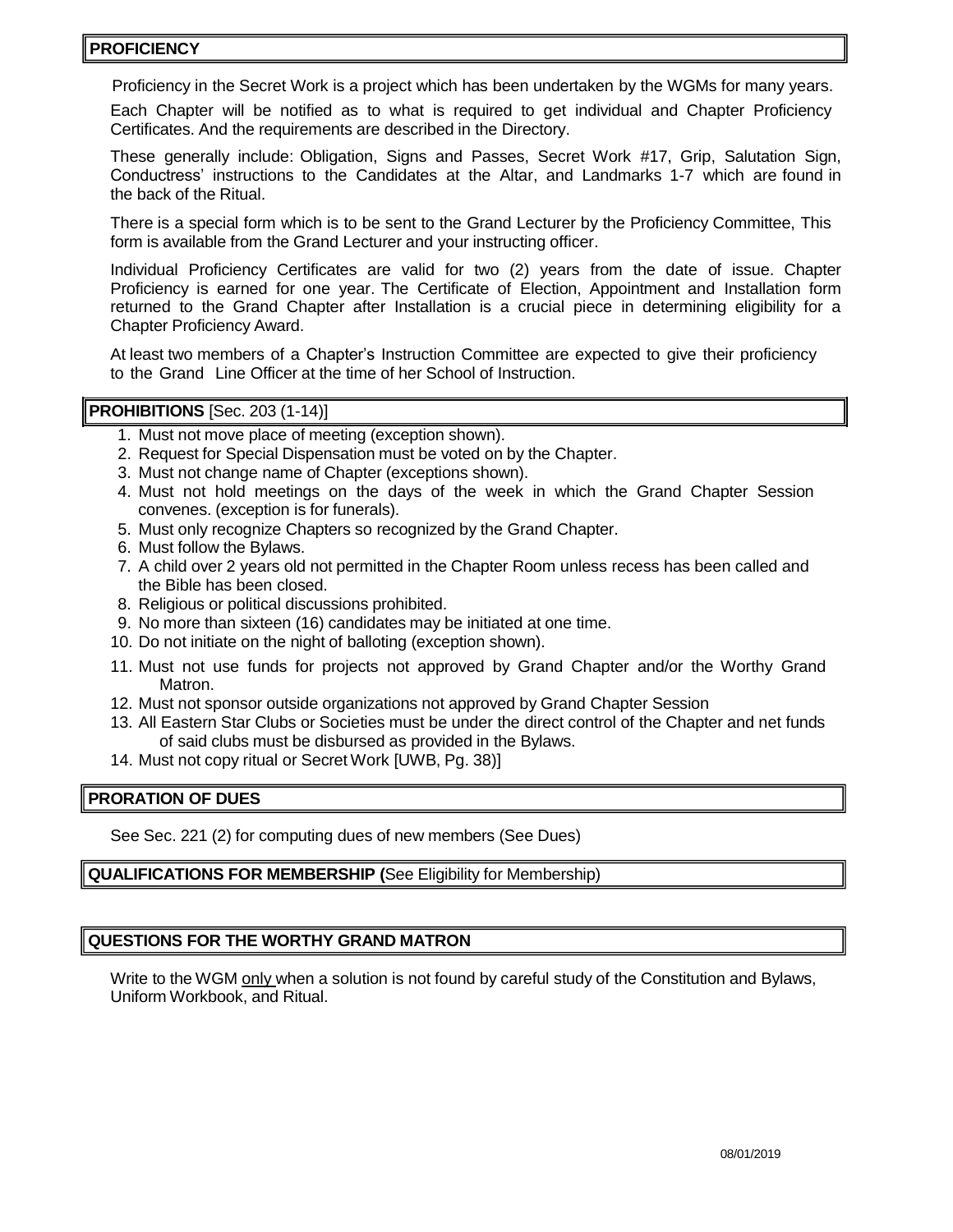#### **QUORUM – see also Required Officers for Meeting**

A Chapter meeting may not be opened without a quorum consisting of: ONE of the four highest officers, and SIX other members of the Chapter. [Sec. 250 III (6) (c and d).]

IN THE EVENT A MEETING CANNOT BE HELD due to weather or other acts of God, or lack of a quorum, the minute book should record DATE and state 'NO MEETING WAS HELD AS A QUORUM WAS NOT PRESENT." (You could include that it was due to hazardous driving conditions, etc.) Quorum must be present to hold an Installation.

It is not necessary for a male member to be present to have a quorum.

## **READING COMMUNICATIONS (**See Correspondence)

## **RECORD BOOK FOR INDIVIDUAL MEMBERS** (See Ledger)

**REGISTER** (See Members and Visitors' Register)

#### **REINSTATEMENT - AFTER TWO YEAR SUSPENSION**

Petition must be accompanied by a fee of \$13.00 plus completed petition for reinstatement, [Sec. 220 (3).]

Investigating Committee must be appointed and report.

Vote is taken by uplifted hand and it requires a **2/3 vote**, [Sec. 221 (7).]

Must pay \$13.00 plus the current year's dues, [Sec. 221 (7)] and then is restored to full membership.

No other dues shall accumulate during the period of suspension, [Sec. 221 (7).]

Bylaws will not be signed a second time. (GGC Book of Instruction, page 188)

Any time lost due to suspension must be made up when figuring time for 25-year or 50-year membership pins to have been earned.

The Grand Secretary should be notified of this Reinstatement and it will also be reported on the Annual Report. **No new Membership Report Form** is needed, nor is an International Headquarters Fund fee required if there is proof of previous payment to that chapter.

#### **REINSTATEMENT - LESS THAN TWO YEAR SUSPENSION**

Member may be reinstated by payment to the Chapter of all dues charged against her or him at the time of suspension. [Sec. 221 (7)]

No petition needs to be completed.

No vote needs to be taken.

The Grand Secretary should be notified of this Reinstatement and it will also be reported on the Annual Report. **No new Membership Report Form** is needed, nor is an International Headquarters Fund fee required.

Per Capita Tax and Home Tax must be paid to Grand Chapter for each year's dues collected when reinstated, [Sec. 128 (8).] The amount owed is calculated on the Annual Report Form, and included with the other per-capita money.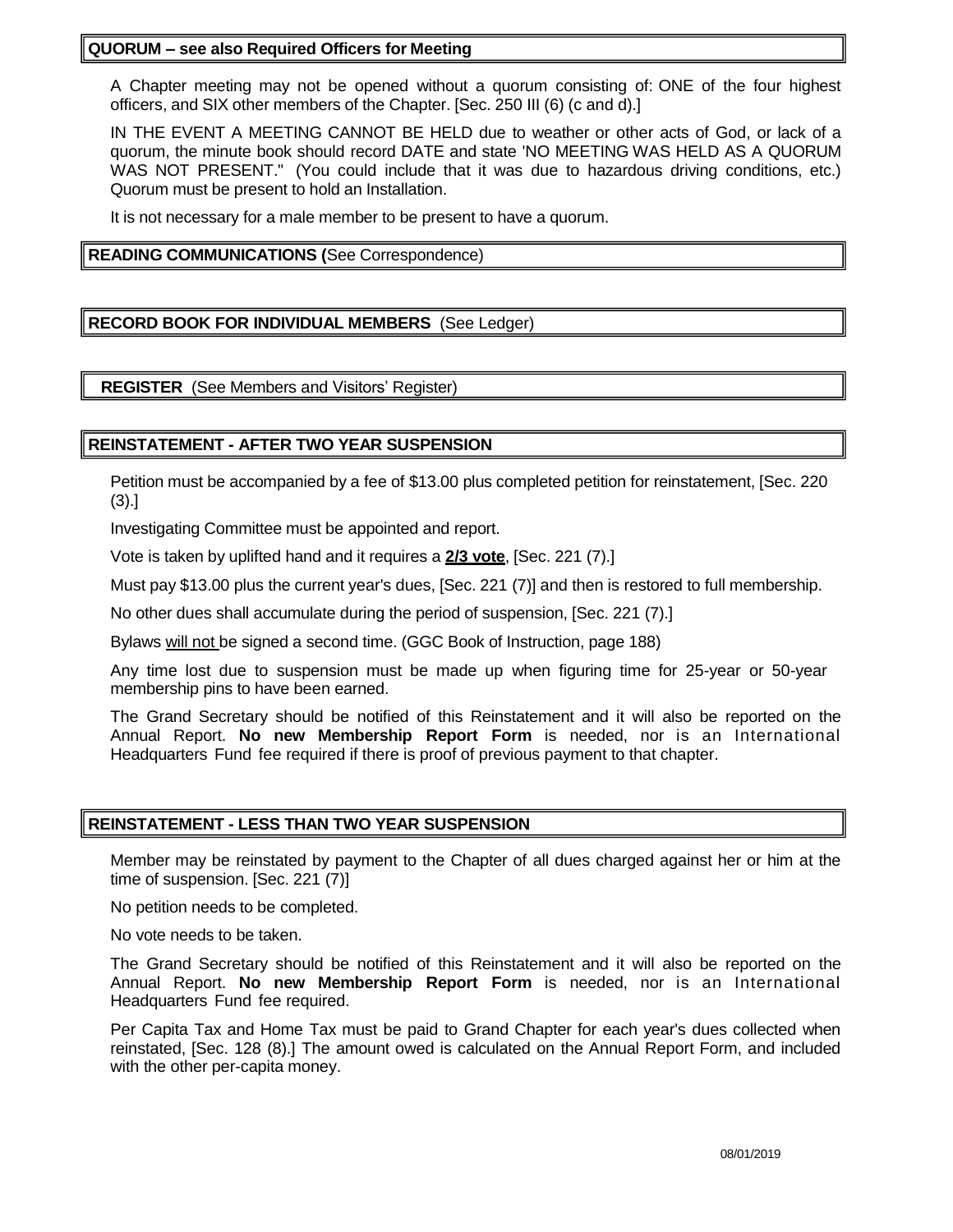## **REJECTIONS**

Notify the Grand Secretary immediately on the proper form, (Appendix) of any rejection (by balloting) of a candidate for membership.

Notify the applicant immediately and return fee. [Sec. 218 (1).]

Any person who has been rejected remains under the jurisdiction of that Chapter for 2 months, [Sec. 207 (3).]

#### **NEW MEMBERSHIP**

Any person who has been rejected may not petition ANY chapter within 2 months following the rejection, [Sec. 214 (2).]

#### **AFFILIATION**

After a rejection, a petition for affiliation may be presented at each subsequent stated meeting of the Chapter, providing a new petition is presented, as the same petition cannot be used a second time. [Sec. 214 (3)]

## **RELIEF COMMITTEE**

Appointed each year by the Worthy Matron, the committee investigates all matters of relief and reports to the Worthy Matron, who may use money from the Treasury for financial relief up to the maximum amount set by your Bylaws. [Sec. 250 VII (1).]

If the financial relief needed by a member is greater than the amount the Chapter can provide, the member may apply, with the approval of the Relief Committee, to the Benevolent Fraternal Assistance Fund for additional financial relief.

SECRETARY SHOULD give a list each year to the Relief Committee of those members who could be suspended for non-payment of dues. It is their duty to investigate as per [Sec. 221 (8)], and report to the Worthy Matron. (This list could be given them at the time the Worthy Matron advises you to send out notices of possible suspension, the first meeting in November).

The Relief Committee reports (under Standing Committees) that they have functioned and (one, two, three etc.) members should have their dues remitted. A VOTE MUST BE TAKEN ANNUALLY. [Sec. 221 (8).] **NAMES ARE NOT READ IN OPEN CHAPTER NOR RECORDED IN THE MINUTES.** Only "At the recommendation of the Relief Committee," a motion to remit the dues of one (or two or three etc.) members was seconded and carried."

#### **REMIT DUES** (Remission of Dues) (See Relief Committee)

If the Relief Committee has investigated and recommended to the Worthy Matron that a particular member's annual financial obligations to the Chapter should be "remitted, and such "remission" is voted by the Chapter, then the member does not need to pay Dues for that year. However, **unless the member is also confined** in a "Care Facility". [Sec. 202 (7-9)], the Chapter is responsible for paying the Per Capita, Home Tax, Insurance, and any assessments to Grand Chapter for that member. Only if both these conditions are met is the member noted on the Chapter's Annual Report to Grand Chapter as "Remitted" and no money for them is sent to the Grand Chapter.

Whether a member meets the criteria of "confined in a Care Facility" thus relieving the Chapter from paying the money owed the Grand Chapter for the member, shall be determined on a case by case basis by a Chapter's Relief Committee. Our laws do not give a definition of "care facility". There are so many possible variations that it is left up to an individual chapter's Relief Committee to recommend that a member should be relieved from paying dues to the chapter ( Chapter Relief) and in special circumstances, that the chapter should be relieved from paying the per-capita and other money due the Grand Chapter for that member.

If a Subordinate Chapter gives dues cards (without collecting money) to honor an honored or distinguished member, 50-year member, etc., or as a salary to an officer or member, this is not considered to be "remitting" of dues on the Annual Report of Grand Chapter, and the Chapter is responsible for paying all money owed for that member to the Grand Chapter.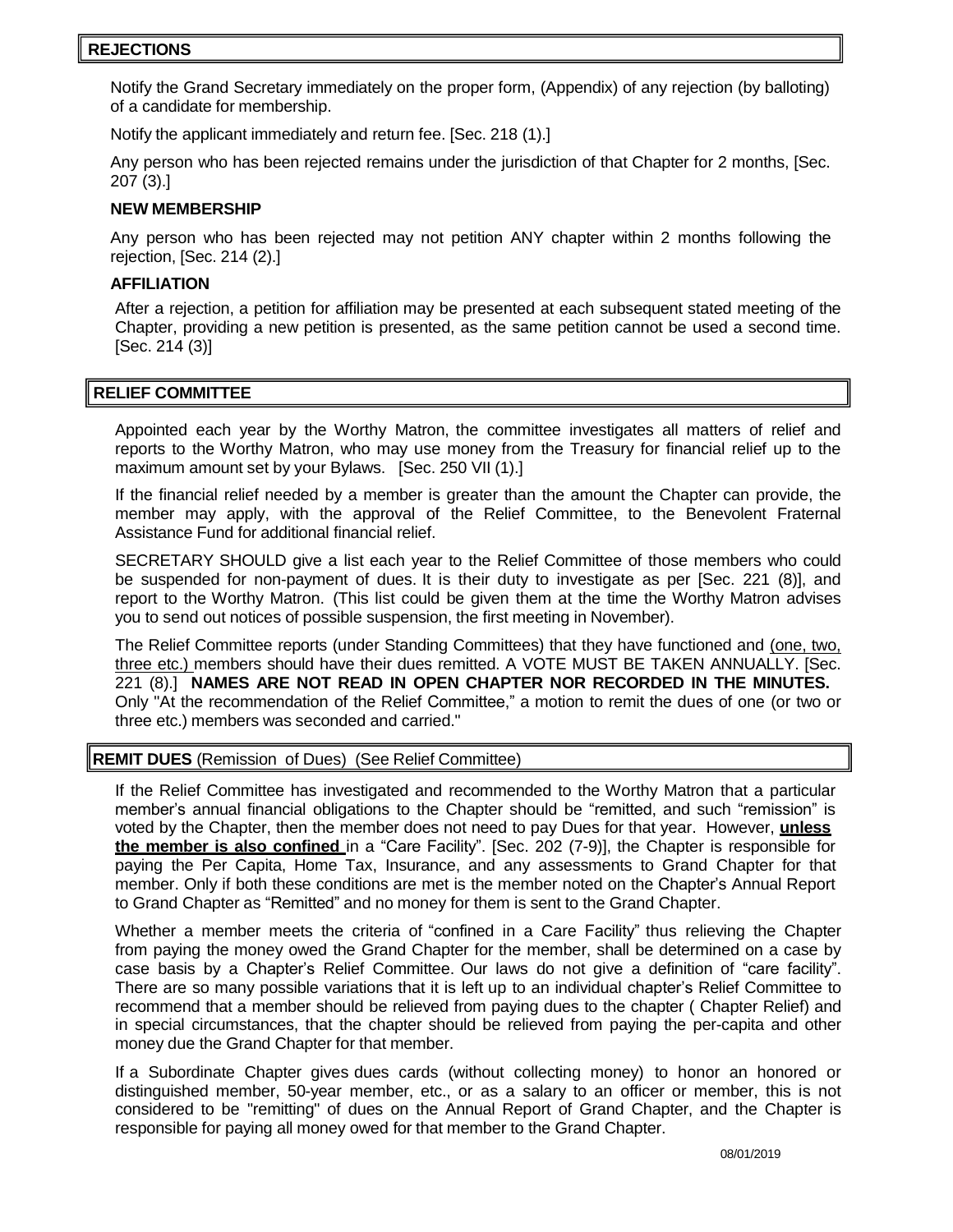## **REPORT OF WORTHY PATRON ON MASONIC STANDING OF BROTHERS**

The Secretary should have a list of the Brothers with their Lodge, name, number and location to give the Worthy Patron for his use in checking the Masonic Standing of the Brothers as per [Sec. 210 (3).] This report is to be given in open Chapter **no later than 1 st meeting in March** each year.

#### **RETENTION OF RECORDS**

The retention of records which come into the possession of the Secretary is a question which is constantly being asked. Obviously, everything cannot be kept forever, but just when can we discard the boxes of things stored "under the bed"? This is a matter for each individual Chapter to decide. However, the following ideas are suggested. It may be of some help to you, although it is by no means complete.

- 1. Annual Reports (your copy) Forever
- 2. Canceled Checks & Bank Statements of Treasurer Three (3) years.
- 3. Correspondence
	- a. Letter of permanent nature: Filed until outdated
	- b. Letters, thank-you notes: Until end of Chapter year and then given to the Worthy Matron if she wants them, or discard
	- c. Invitations: Can be given to the Worthy Matron if she wants them as soon as they are reported and recorded.
- 4. Demits Letters of Standing See Petitions
- 5. Dues stubs Until after Annual Report of Finance Committee is approved.
- 6. Ledger Sheets Forever (if outdated put in a separate book for future reference if needed.)
- 7. Life Membership Receipts Three (3) years.
- 8. Members and Visitors Register Forever if you have space; if not, destroy.
- 9. Minute Books Forever for history
- 10. Petitions & companion eligibility letters as desired by the Chapter and depending upon your records elsewhere.
- 11. Receipts for Charitable Donations: Until end of Chapter year and given to Worthy Matron if she wants them
- 12. Receipts from Treasurer Until after the annual report of the Finance Committee
- 13. Reports of Investigating Committee Until after instructing officer's visit, then discard
- 14. Roll of Membership Books\_Forever
- 15. Secretary's and Treasurer's Cash Book Three (3) years.
- 16. Treasurer's Vouchers and Receipt Stubs After audit, then discard

Some Secretaries are expected to keep pictures, programs, ode books, etc. from each year. This could be quite a lot of storage, and some secretaries do not have the room. If your Chapter has a Historian, these things could be put in a scrapbook and stored at the meeting hall or by the Historian.

As you discard anything, remember that for a Chapter's 25<sup>th</sup>, 50<sup>th</sup>, 75<sup>th</sup>, 100<sup>th</sup> or 125<sup>th</sup> Anniversary celebration, it is these things that have been saved during the years that make a good celebration and story report.

Records from consolidated Chapters should be kept as above. The Chapter Seal(s) may be destroyed, but the Charter(s) must be kept forever.

Defunct Chapter Charters, seals, and records need to come to the Grand Chapter.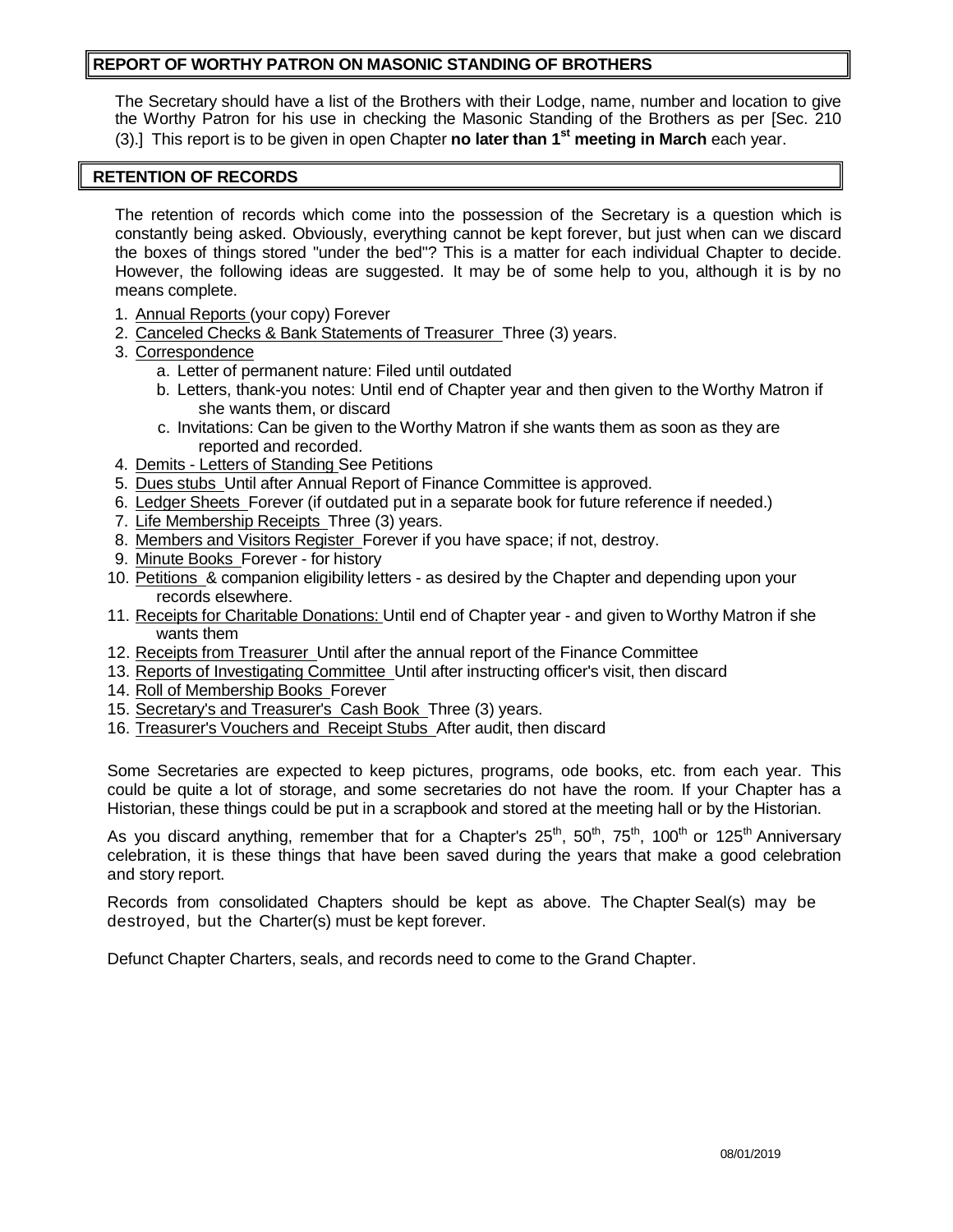To hold a Chapter meeting legally, the following officer requirements must be met:

- 1. There must be a minimum of seven (7) Chapter Members present to open a meeting. If during a meeting, the number of members present falls below seven (7), excluding temporary absence from the Chapter Room, no further business is to be conducted and the meeting is to be closed.
- 2. At least one (1) of the Chapter members present must be one (1) of the four highest officers; WM,WP, AM, or AP.
- 3. When there is a quorum present, but not enough members to fill all the stations, the following stations **MUST** be filled: (Ritual, Page 164)
	- a. Worthy Matron
	- b. Associate Matron
	- c. Secretary
	- d. Conductress
	- e. Chaplain
	- f. Warder
	- g. Sentinel

The Worthy Matron has the right to ask any member to fill another office pro-tem. As necessary, the records (Minutes and the Member and Visitor Register) should show the regular officer present and acting pro-tem in another station. (UWB, Page 4)

In the event there is no Worthy Matron or Associate Matron, the Worthy Patron will appoint an acting Worthy Matron, preferably a Past Matron, to fill that station for the meeting. (GGC 2018)

It is not necessary to have an OES Brother in attendance for a meeting; however, a male member must be in attendance for balloting and/or initiation.

## **ROLL OF MEMBERSHIP BOOK**

This is the book that has the Bylaws attached to the front page and where each new member signs. If your book becomes full and there is no more room for signatures, file it away for history for future

reference, place your current Bylaws in a new book and start again. DO NOT DESTROY.

## **SEAL**

Every chartered Chapter shall have a seal. [Sec. 201 (2).]

All official correspondence, forms and Dues Cards must have the imprint of your Chapter Seal. These seals can no longer be ordered from General Grand Chapter, but may be obtained from a stationary or fraternal supplies store.

## **SECRET WORK**

There must be four chapters copies of the Secret Work in each Chapter. The Worthy Patron, Associate Patron, Conductress and Associate Conductress are each to have one. [Sec. 211 (5).]

SECRETARY MUST collect and re-distribute these at each installation time. (See Installation).

If any copy is lost, the officer responsible is subject to a fine to Grand Chapter of \$25.00. Replacements may only be obtained upon authorization of the Worthy Grand Matron. If any copy is permanently destroyed, there is no fine, just a replacement fee. However, an explanation must be made. REPLACEMENTS will be furnished at \$3.00 to replace worn or outdated copies (exchange). The check is made out to the GRAND CHAPTER OF OREGON, OES and mailed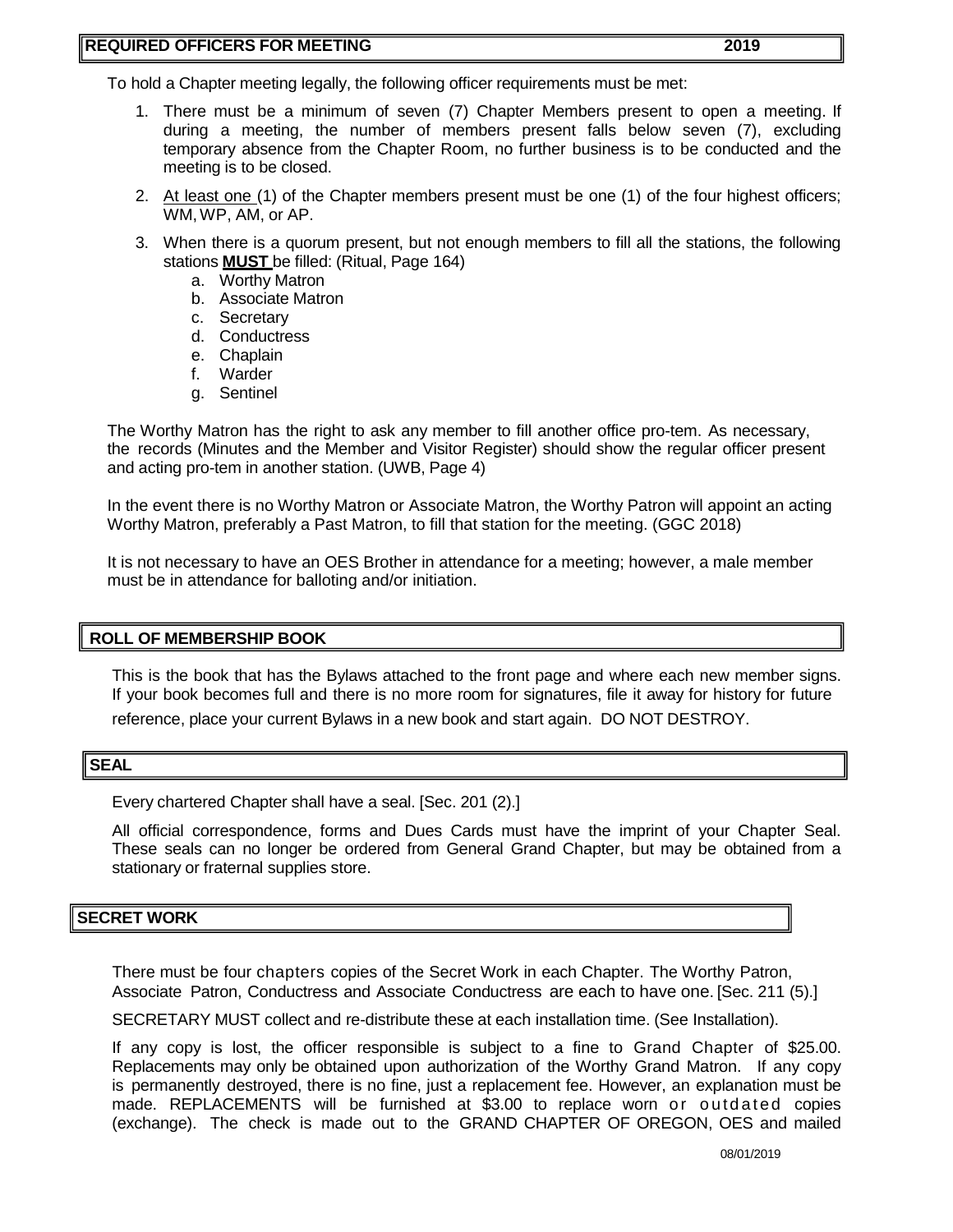with the worn or outdated copy to the Grand Secretary with the explanation and request for a replacement, under the seal of the Chapter.

A Past Grand Matron or Past Grand Patron may have their own copy of the Secret Work.

#### **SCHOOL OF INSTRUCTION**

No Special Dispensation is needed for a School of Instruction.

The Grand Line Officer who instructs in your area will make arrangements with the Worthy Matron of your Chapter for this date. It is one of the Instructing Officers duties to read the minute books of the Chapter along with looking at the Membership Roll Book. It is one of the duties of the Secretary to have these books available for the Instructing Officer. At the discretion of the Instructing Officer the Secretary will be notified where the books will be reviewed, and may or may not be requested to be present at the time of the viewing of the books. The Secretary may be needed later to discuss different points of concern.

MEMBERSHIP ROLL BOOK- must be checked to see if the Chapter Bylaws are up to date, and if each new member has signed the Bylaws.

From the MINUTE BOOKS will also check to see if:

- 1. All meetings were held as per the Bylaws. If one of the meetings was not held because a quorum failed to show up, this must be recorded in the Minute Book.
- 2. The Minutes must have been recorded as directed. (See MINUTES).
- 3. The Proper number of "Long Form" and "Short Form" openings were held. You could help by underlining in red these words so she could easily find them.
- 4. Follow through each petition to see that each has been completed.
- 5. The Worthy Patron reported on the Masonic Standing of the Brothers on or before the first meeting in March. [Sec. 210 (3).]
- 6. The Instruction Committee has functioned. This should be recorded under "Reports of Standing Committees" at least twice during the year, and with new members after Initiation. [Sec.250 VII (4).]
- 7. The treasurer has signed for the monies received.
- 8. Financial Statements are complete, detailed, include all accounts and their ID numbers.
- 9. Audit Report (signed by all three members), and the Federal Tax Filing are posted.
- 10. Special Dispensations are reported, noted, and posted in the Minutes Book.
- 11. In general, to see if the Chapter has followed the Bylaws and any other instruction.

REMEMBER, it is your duty to RECORD THE MINUTES of the meeting, not to include things that do not happen just because the Bylaws state that they must happen. It is the duty of the Worthy Matron to conduct the meetings, and the duty of the Secretary to record. A helpful Secretary should list for the Worthy Matron those things that should be brought up under the various orders of business and inform her of the correspondence that will be read so she can make her notation as to any business that may be brought up before the Chapter. A Secretary can be of great help if she will "remind" and "inform" - NOT "direct and order" as this could cause friction.

12. The Instructing Officer may compare the Chapter Register with the Chapter minutes for accuracy.

Regional Schools of Instruction may be held in the form and number determined by the Worthy Grand Matron.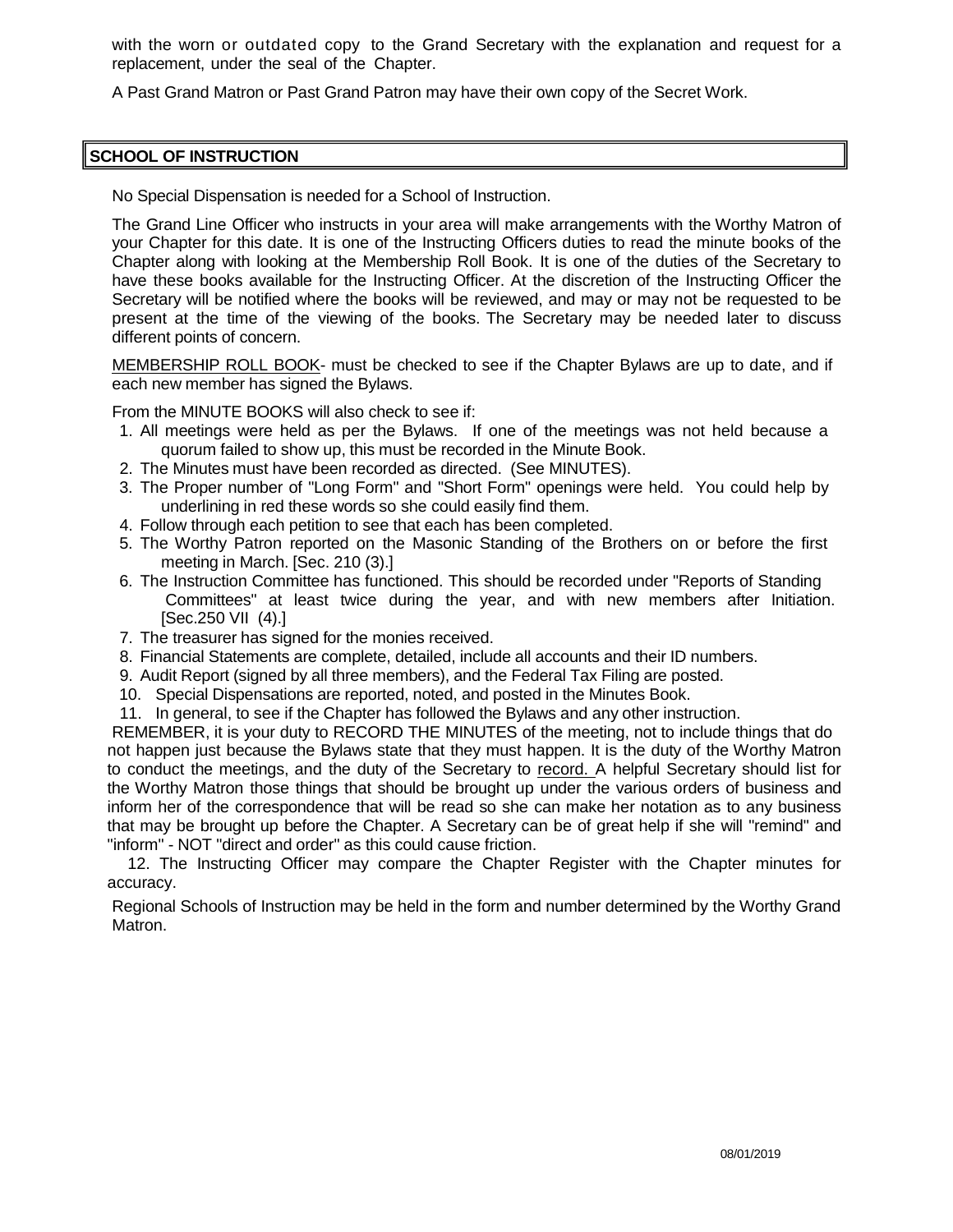## **SCHOLARSHIPS**

#### ESTARL

Must be an Oregon Resident, (permanent home residence in Oregon). Award is for Senior year of college or graduate work Must be religious training of some kind. Sponsored by Oregon OES Chapter

#### DOROTHY M. DEWING SCHOLARSHIP ENDOWMENT

Must be a member or child/grandchild of a member of the Order of the Eastern Star Awarded only for Senior year Accredited college located in Oregon Sponsored by Oregon OES Chapter

LESLIE S. PARKER MEMORIAL SCHOLARSHIP

Women Students Accredited non-sectarian Oregon School Oregon Resident Complete at least two (2) years of satisfactory college work.

#### GENERAL RULES

Applicant may check the Oregon OES Website or write to the Chairman of the Scholarship Committees for application forms.

Although it is not required for every type of scholarship, a Chapter may sponsor an applicant. It is very important to get the completed application to the Committee Chairman on time, usually April 1.

#### **SIGN BYLAWS**

Each new member must sign the Bylaws. When the member approaches the Secretary's desk, you may tell her how to sign, "First Name (Initial) and last name", specifically we do not sign "Mrs. John Doe."

The name reported on the **Membership Report Form** and as signed in the Roll of Membership are to be the same.

#### **SOCIAL CLUB** (Star Club)

Each Chapter may, if it wishes, have a Social Club without permission from Grand Chapter. However, it must be under the direct control of the Chapter [Sec. 203 (14).]

Social Clubs may be formed as a "ways and means" committee or just for social functions. Social Clubs have their own Bylaws/Standing Rules which do not need to be approved by the Worthy Grand Matron.

Social Clubs may have their own bank account; however, all net funds of any Social Club must be turned over **"forthwith"** to the Chapter (for benefit of the Chapter). Funds may not be spent by the Social Club for any reason other than for expenses of money making projects. [Sec. 203 (14).]

#### **SPECIAL MEETINGS (See Meetings)**

Special Meetings may be called for at a Stated Meeting. If not called for, notices must be sent to all resident members, [Sec. 204 (2).] Only that business which is stated in the call may be transacted, [Sec. 204 (2).] Be sure to check the Bylaws as some orders of business ARE NOT ALLOWED.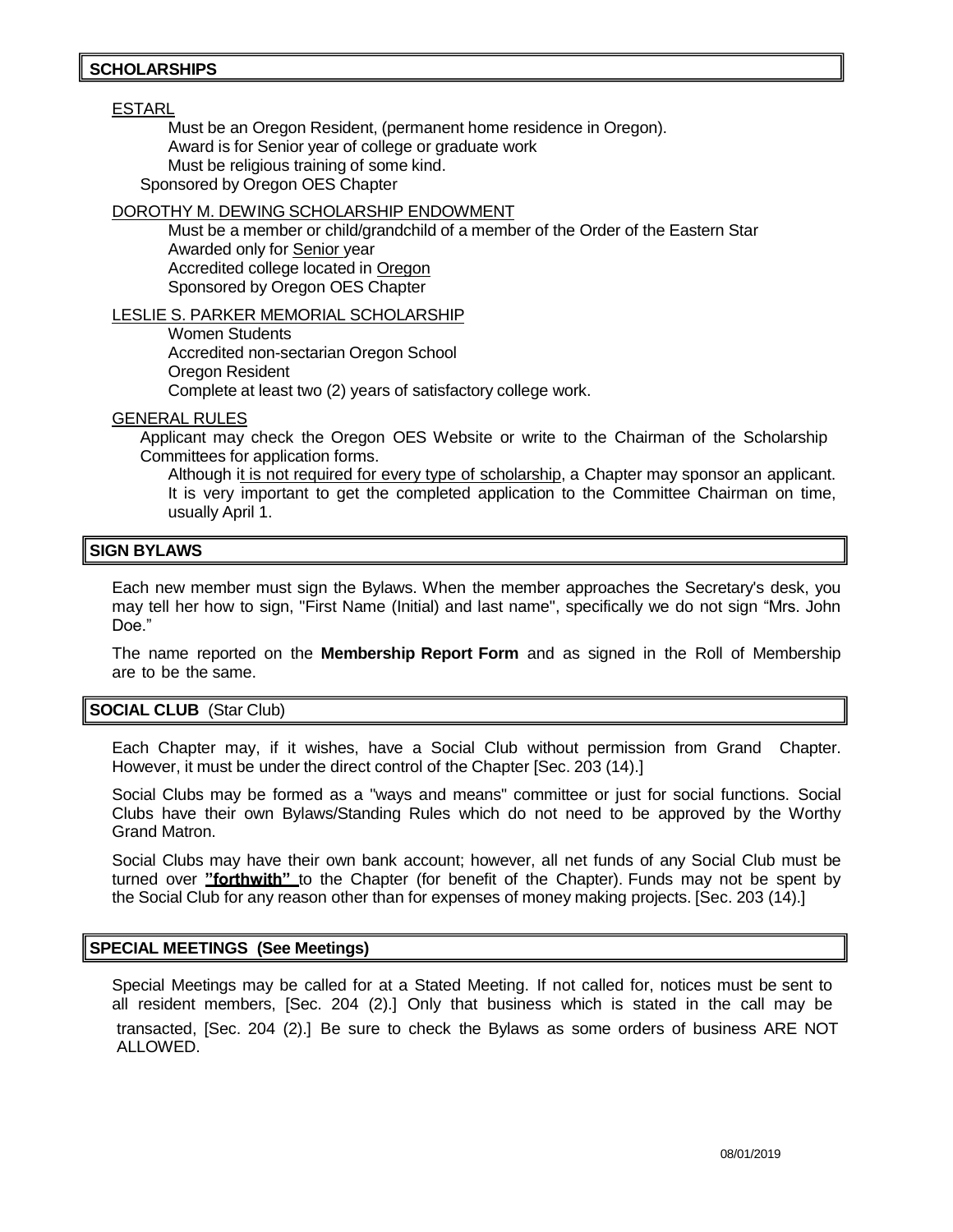## **SPECIAL DISPENSATIONS**

There are times when a Special Dispensation must be requested from the Worthy Grand Matron by a Chapter. The request form must come as per the Bylaws. [Sec. 225] (Appendix)

Send request signed by Worthy Matron and Secretary under the seal of the Chapter to the WGM at the Grand Chapter Office. It must be accompanied by a fee of \$1.00, the check is made out to the GRAND CHAPTER OF OREGON, OES. [Sec. 128 (4)] (Request Form Appendix)

- 1. Election of Officers if not completed as per (Sec. 205 (4)
- 2. Election of any of the top four officers, WM, WP, AM, AP. "out of time" [Sec. 205 (7).]
- 3. Installation of any of the top four officers, WM, WP, AM, AP. "out of time" [Sec. 206 (2).]
- 4. Move the place of the meeting (with reason, Sec. 203 (1) and (2) second sentence).
- 5. Make-Up Meeting

PLEASE NOTE: Special Dispensation is not required for a move for a single OPEN MEETING where larger quarters are needed for receptions, installations or anniversary observances. [Sec. 203  $(1),$ 

#### **SPECIAL ELECTION** (See Election of Officers)

- 1. Written notification to all resident members. Trestle Board Notice is not enough. [Sec. 205 (7&8]
- 2. Special Dispensation is required if for one of the top four officers. [Sec. 205 (7)]

## **SPECIAL PETITION TO MOVE LOCATION OF MEETING** [See Sec. 203 (2).]

#### **STANDING RULES (Section 252) 2018**

Standing Rules of a Chapter cover those items not found in Subordinate Chapter Bylaws, such as stipends for Officers, traditional gifts, or Chapter duties of Officers. **Changes to a Chapter's Standing Rules** are to be presented in writing at one meeting and given to the Secretary. There is no discussion. At the next meeting, under Unfinished Business, the proposed change(s) are again read, opened for discussion, and voted upon.

## **STATED MEETINGS** (SEE MEETINGS)

## **STATEMENTS FOR DUES**

Statements for Dues may obtained from the Grand Secretary or may be printed out by the Secretary (Appendex).

SECRETARY MUST COMPLETE the Statement and see that each member is aware that dues are payable in advance.

Statements may be sent to members as soon as they are received from the Grand Secretary.

The Worthy Matron is to instruct you to send delinquent notices to those who have not paid for the current year. ON THE STATEMENT you can show the UNPAID DUES and write "NOTE UNPAID DUES IN ARREARS, [Sec. 221 (4).]

It is recommended that you send a Statement for Dues (marked Life Member/NA) to your Life Members, as the Statement contains the required official notice of Election of Officers.

#### **SUPPLIES**

Procure all official supplies for the Chapter from the Grand Secretary. [Sec. 211 (6).]

Because prices change frequently, the annually published price list is subject to change and does not include postage. (Appendix). A handling fee may be assessed to cover the cost of special mailing supplies. Members should request supplies through their Chapter Secretary.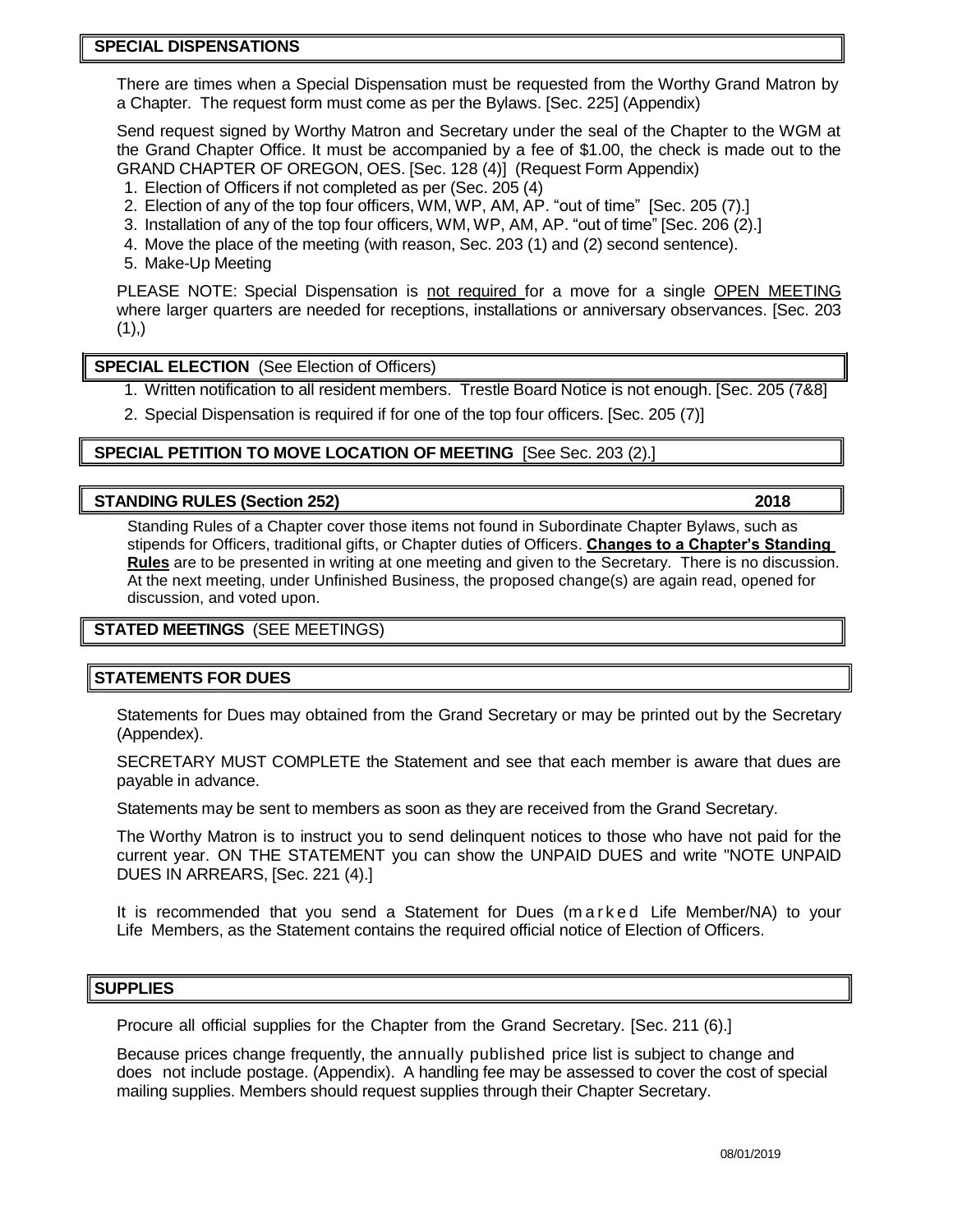## **SUSPENSIONS AND NOTICE OF SUSPENSION** (See Relief, Presumed Dead, Reinstatements)

Most suspensions are caused by non-payment of dues. Dues are payable on or before the first meeting in January, [Sec. 250 Article IV (4)], and if the dues are not paid before the 31st of December of that same year, [Sec. 221 (4)], the member is thereby suspended.

SECRETARY MUST notify members immediately upon their suspension, [Sec. 221 (5).]

List of suspended members must be read the first meeting after their suspension, [Sec. 221 (6).] This would be the first meeting in January.

The list of suspended members is included on the Annual Report, therefore, it is not necessary to send a notice to the Grand Secretary in addition to the Annual Return.

A notice of delinquent dues shall be sent out following the first stated meeting in November calling attention to the fact that they will be suspended on December 31st if dues are not paid or remitted, [Sec. 221 (4).] If your Dues statements included a notation of UNPAID DUES IN ARREARS, and cites Sec. 221 (4), another delinquency notice is not necessary.

**LIFE MEMBERS may not be suspended for non-payment of Dues.** If you are not sure whether a member is a Life Member, the Grand Chapter Office can furnish that information.

If you have been unable to locate a member following diligent search; they are of advanced age; they are not shown as deceased on the Social Security Website, and their dues have become delinquent, the Presumed Dead category may be used, rather than suspension. This is a judgment call on the part of the Chapter, but may be reviewed and dis-allowed by the Grand Secretary.

Suspension of Membership for varying periods of time may be enacted per Penal Code, Section 134.

## **TAX REPORTS 2019**

990N E-CARD 990EZ

One or the other of these two Tax information forms must be filed annually for each subordinate Chapter. The tax information report must be filed between July 1 and November 15, for the previous fiscal year ie file July 2, 2015 for fiscal year 2014. A copy of the report and the acknowledgment of IRS acceptance of the report must be sent to the Grand Chapter Office. Failure to file annual reports may result in the loss of that Chapter's tax-exempt status and would require new application to the IRS.

Completion of the 9990N-C-Card Authorization form must be signed and sealed by each chapter to authorize the Grand Chapter to file that chapter's 990N-E-Card or to inform the Grand Chapter that the chapter will be responsible for filing.

Acknowledgements from the IRS that the filing was accepted are to be posted in the Minutes Book and documented in the Minutes.

#### **UNFINISHED BUSINESS**

Two major pieces of business occur under this heading:

New Affiliate or Plural members sign the Bylaws under this order of business. (UWB, Pg. 17).

Installation of an officer OUT OF TIME comes under this order of business.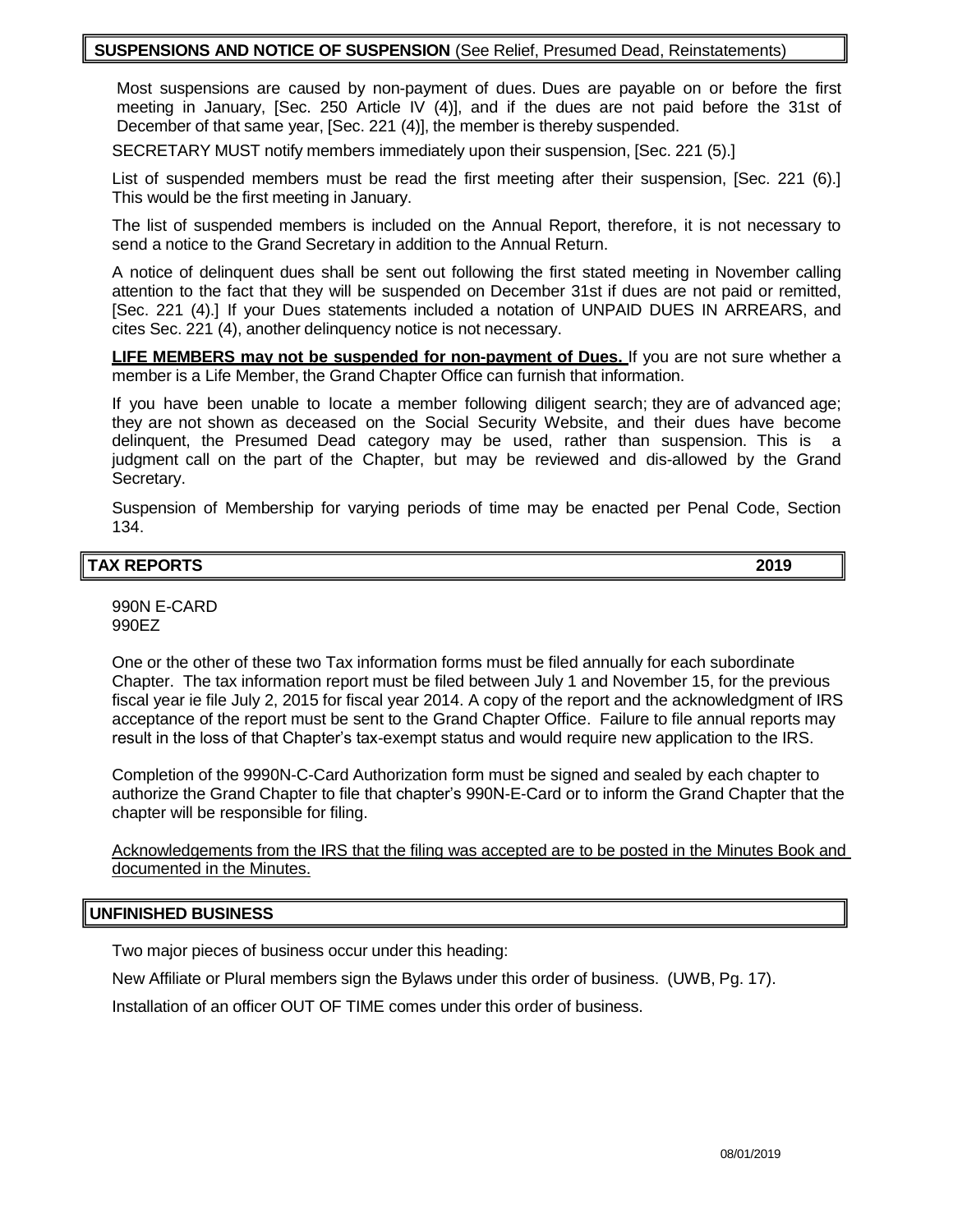#### **UPDATING BYLAWS**

There are two times when the Bylaws of your Chapter need to be updated and filed with the Grand Secretary for approval by the Worthy Grand Matron:

1. The Grand Chapter of Oregon has, during Grand Session, changed the Bylaws, and your Chapter has read the change from Grand Chapter at the first meeting following receipt from the G r a n d Secretary. The Grand Secretary will send each Chapter a 250 Attest Form containing the changes. Once the changes are read at the first meeting after receipt, the form is completed and returned.

If the change is minor and can be achieved by "crossing out" and /or "inserting" the change into your original, you may do that. If the change is more major, you will enter your Chapter information and laws onto the new form which the Grand Secretary has sent to you. If your Chapter has not, per Article 250 XII, made any additional changes, you will check the box " No Changes, update only". Make two more copies. The Worthy Matron and the Secretary will sign and affix the Chapter Seal on all three copies. All copies are sent to the Grand Chapter Office for the Worthy Grand Matron's examination and approval. She will keep one set; one set will be kept on file in the Grand Chapter Office, and the third will be returned to the Chapter.

2. Following the procedure in Article 250 XII, your Chapter changed its Bylaws. Obtain the latest set of blank Chapter Bylaws from the Grand Secretary, or from the Website, enter all your specific Chapter items, not just the new ones, and mark the box "Bylaws Revised". Note the dates of the 1<sup>st</sup> Reading and  $2^{nd}$  Reading and Approval and make two (2) additional copies. Both the Worthy Matron and Secretary will sign and seal all three copies, and send all to the Grand Chapter Office.

The signatures and seals on all three sets must be original, not photocopies.

#### **VISITING**

When visiting another Chapter (or attending your own Chapter) you should have a receipt for dues, a demit less than one year old, or a special visiting permit from the WGM. You may visit other Chapters on an expired dues card only until the first of February. You may go to your own Chapter for the balance of that year.

You must be vouched for as shown under Vouching.

Any member has the right to visit any chapter unless lawful objection is made. (Landmark #12)

#### **VISITING PERMIT**

A Visiting Permit, which is good for three months, may be issued by the Worthy Grand Matron for the purpose of visiting a Chapter with the idea of petitioning for membership.

A Visiting Permit will only be issued after a request by an applicant with a demit over one year old, [Sec. 223 (1).]

#### **VISITING and CHEER**

During this segment of the meeting, the Worthy Matron may announce the death of a member and call for a "moment of silence", particularly if the Chapter does not Drape the Altar at each meeting. Also in this case, the Worthy Matron could read the official memorial for any Past Grand Matron or Patron, or any Past Most Worthy Grand Matron or Patron. If Draping is to occur at that meeting, just a mention would be sufficient.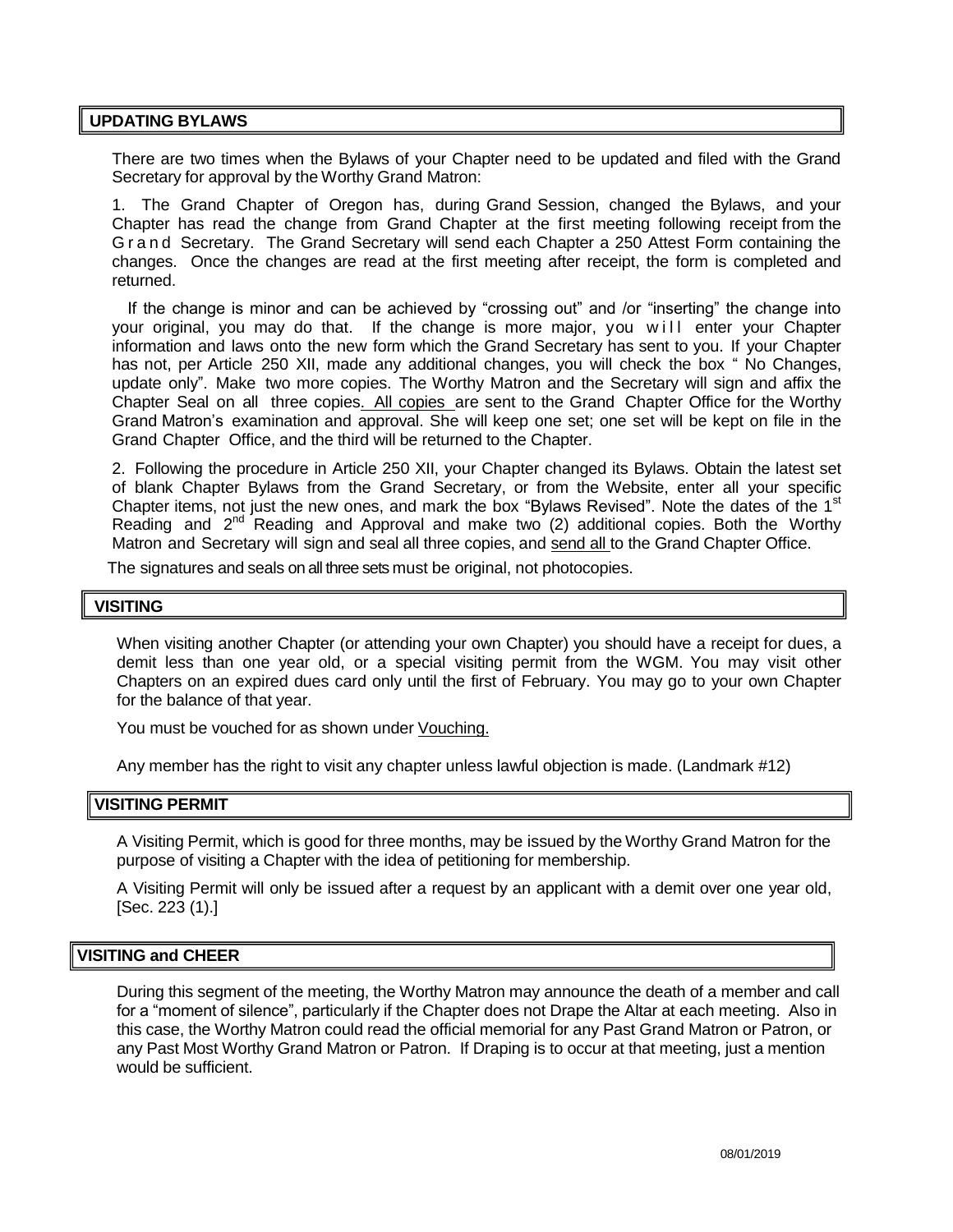## **VOUCHING**

There are two purposes for "Vouching". The first is to attest that someone has been initiated into membership in the Order of the Eastern Star. That may be done by anyone who has been vouched for, and who has sat in Chapter with the member, or by a member of the Examining Committee (UWB, Page.7). The second is to attest that someone is a member in good standing, ie, paid their dues. That can only be proved by the person presenting a current receipt for dues, a demit less than one year old, or a valid Visiting Permit, or by being "vouched" for" by the Secretary of the member's Chapter, as the Secretary is the only one who knows for sure if the member is in good standing.

At Grand Visitation Meeting, GROUP VOUCHING is done by the Secretaries or the Worthy Matrons of the participating Chapters, (UWB, Page 34, Proving Chapters). At Grand Initiations, vouching of the Grand Officers may be done by either the WGM or the WGP.

#### **WARRANTS**

Warrant books may be ordered from the Grand Secretary. You will make out a warrant for each check the Treasurer must write and give the warrant to the Treasurer. You may generate your own warrants by computer, or use a "Warrant List", so long as the WM signs the "Warrants List".

#### **WAIVER OF JURISDICTION**

When petitioning for degrees, petitioner must be a resident of this jurisdiction (Oregon) [Sec. 214 (4 a)] unless a Waiver of Jurisdiction has been applied for by the WGM of the petitioned jurisdiction and granted by the WGM of the resident jurisdiction [Sec. 8 (14)].

If you have a prospective member who wishes to be initiated into your Chapter and they live in another state, write a letter to the Worthy Grand Matron of Oregon at the Grand Chapter Office; explain why this person wishes to be initiated in Oregon rather than their home state, ie their family belongs to the Oregon Chapter, and request that Oregon's WGM petition the sister Jurisdiction for a Waiver. Do not write directly to the sister Jurisdiction.

#### **WEBSITE, INFORMATION AND USE 2019**

The Oregon OES Website is a[t www.Oregonoes.org](http://www.oregonoes.org/)  Password = oesdirectory1883

Items found on the Website:

Calendar of social events and chapter meetings

Constitution, Bylaws and Uniform Workbook

Decisions of Worthy Grand Matrons and Jurisprudence Committees

Secretary's Handbook and Secretary Forms

Lists of Committee members, Grand Representatives, Chapter contacts

Announcements and Invitations

Grand Chapter Session Information

Scholarship Applications

Past Grand Matrons & Past Grand Patron prior to 1974 – "Our History"